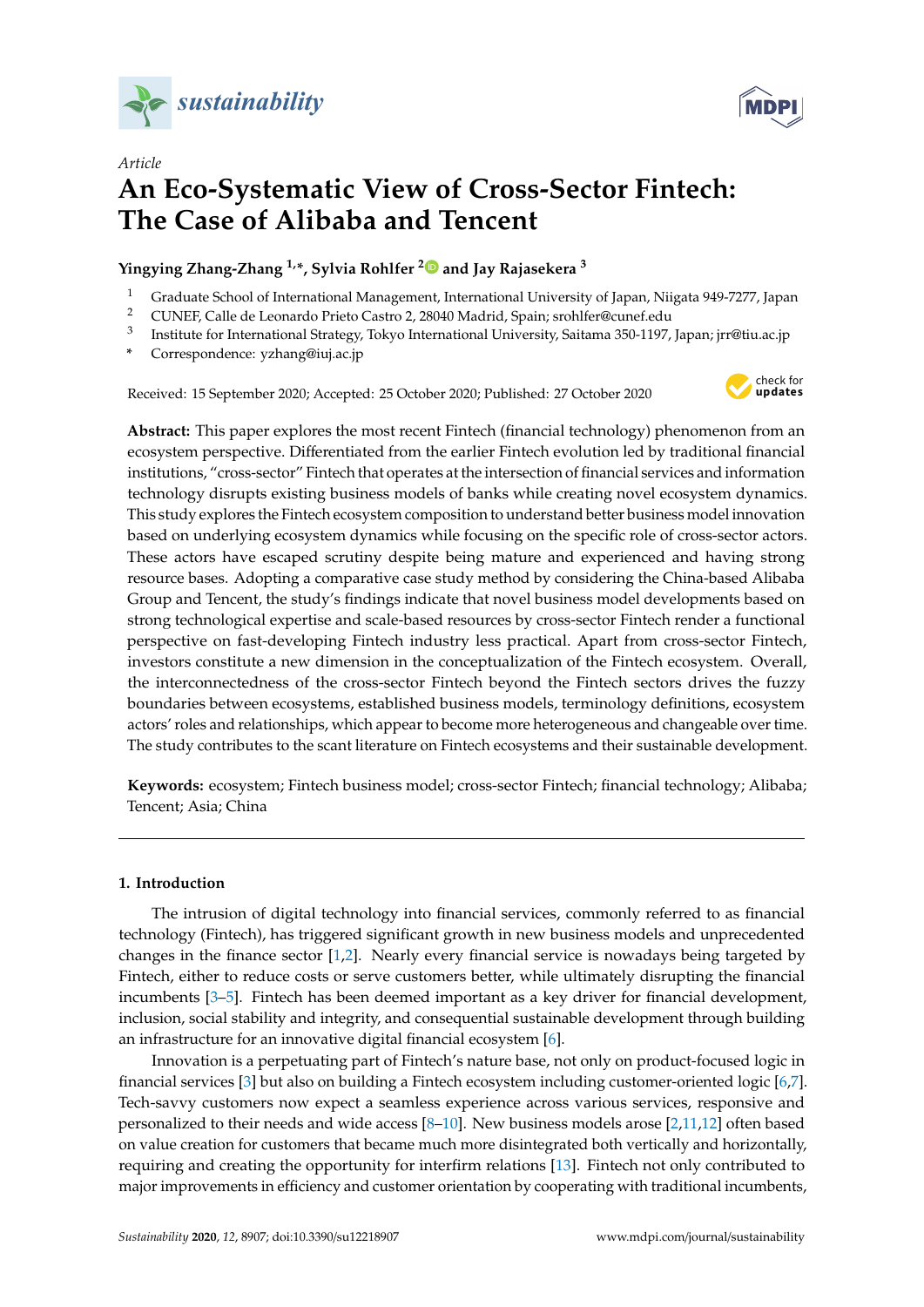but they also embarked more recently to differentiate themselves from traditional financial firms with personalized niche services, data-driven solutions, an innovative culture, and a nimble organization [\[12\]](#page-20-9). To keep pace with Fintech market dynamics, sharing development risks, access to synergistic knowledge, and to gain legitimacy, interfirm relations and networks amongst Fintech are important [\[14](#page-20-11)[,15\]](#page-20-12). Hence, Fintech differs from traditional financial innovation but fundamentally is disruptive in terms of the financial system and other infrastructures, which in turn impacts the sustainability of economic development as well as societal aspects [\[16\]](#page-20-13).

While the ecosystem perspective has been advocated to be a particularly useful conceptual framework to capture essential network dynamics between key players and resources [\[13\]](#page-20-10), the analysis of the Fintech ecosystem is still in its infancy. The scant research largely focuses on Fintech startups and incumbent banks [\[5,](#page-20-3)[15,](#page-20-12)[17\]](#page-20-14), overlooking the potential role of cross-sectoral technology players operating and offering financial products and services [\[2](#page-20-1)[,7\]](#page-20-5). To make the Fintech ecosystem an innovation platform for sustainable economic growth [\[18\]](#page-20-15), the comprehensive capabilities of these cross-sectoral technology players have been critical. Indeed, Fintech has been seen as important not only for the generation of economic value, but also for sustainable development as they allow for financial inclusion and more balanced sustainable development at the same time [\[6,](#page-20-4)[16,](#page-20-13)[19\]](#page-20-16).

The purpose of this study is to explore the position of cross-sector Fintech in the Fintech ecosystem composition to better understand its drive to business model innovation and development. We assess the specific role of cross-sector players by carrying out a comparative case study analysis. We map their role to provide a foundation for future predictive or prescriptive analyses on the converging structures and dynamics of the Fintech ecosystems. This furthers our understanding of the role of cross-sector Fintech companies for a sustainable ecosystem that provides lasting benefits for clients and society at large. In addition, the unique focus on empirical research on Chinese Fintech companies helps to contrast Western theory in a new context that, despite a sharp rise in importance internationally, is less scholarly analyzed.

## **2. Literature Review**

Without a doubt, we live in an era where an increased number of actors provide financial services and develop technology faster [\[20\]](#page-20-17). Fintech is an enticing phenomenon and has caught the attention of many. A search on Google Scholar on 4 July 2020, found 48,000 results of publication in 0.03 s. The result of the search increased to 48,300 items only six hours later. This number augmented to 52,800 publications on 7 August 2020 with a 9.3% increase in 34 days, meaning an average of 141 new scholarly publications per day. However, the surge in interest and publication is accompanied by ambiguity over just what the term Fintech covers [\[21\]](#page-20-18). For our study, we adopt the straightforward definition by Dorfleitner, Hornuf, Schmitt and Weber, according to which Fintech is "companies [ . . . ] that combine financial services with modern, innovative technologies [ . . . ], offer[ing] Internet-based and application-oriented products" [\[22\]](#page-21-0) (p. 5). To understand the existing literature of the Fintech ecosystem, we first searched the literature on Web of Science (WoS) with keywords Fintech, ecosystem, and their related terms. From the identified literature, we further extended the literature review to the related fields. As innovation is an inherent part of Fintech's nature since its inception, differing from traditional financial innovation [\[16\]](#page-20-13), we next share the broader understanding of the field about Fintech and its business model innovation before discussing the relevance of the ecosystem perspective to understand better the Fintech phenomenon and the role of cross-sector actors in Fintech business model innovation.

#### *2.1. Fintech and Its Business Model Innovation*

The use of the term Fintech dates back to the early 1990s' "Financial Services Technology Consortium" to foster technological cooperation amongst banks [\[20\]](#page-20-17). In a broad sense of Fintech, regarding the evolution of Fintech 1.0 (1866–1967, analog revolution) and Fintech 2.0 (1967–2008, global and digital era), banks took the lead in technological innovation to grow the banking and financial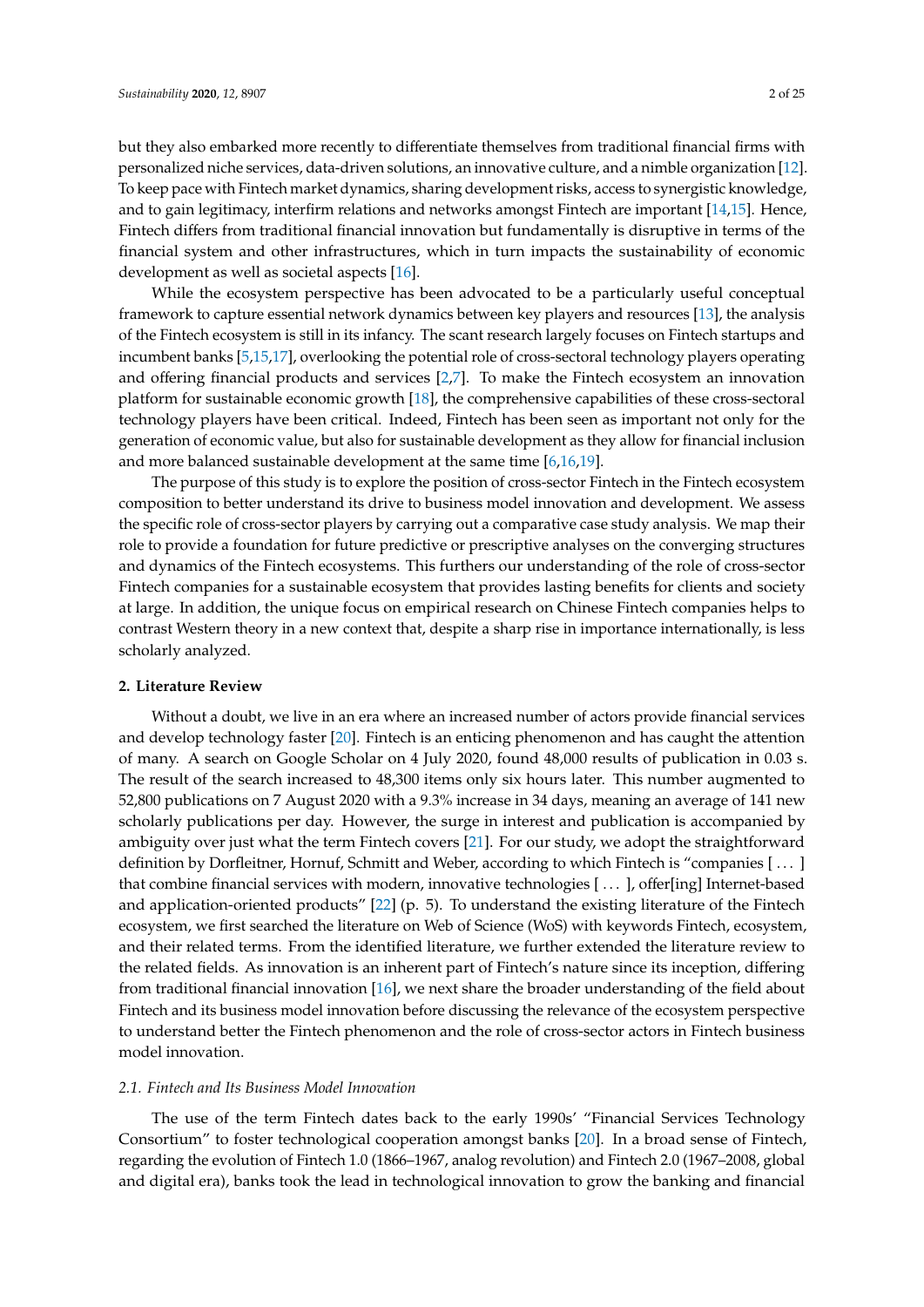services [\[20,](#page-20-17)[23\]](#page-21-1). This technological innovation led to product innovation thereby not only provoking organizational process transformation to adapt to new technology, but also generating new business models to maximizing the value appropriation of the returns created by the innovation.

However, since Fintech 3.0 (2008-present) [\[20\]](#page-20-17), Fintech start-ups rather than traditional actors have led the Fintech business model innovation which is characterized by strong customer-oriented digitization [\[7\]](#page-20-5). Fintech applications are centered around customers and their processes, which redefined the previously product-centered logic. Traditionally, consumers accessed financial services through one or more large institutions, which typically offered a broad product portfolio including retail, private, commercial, investment and transaction banking, along with wealth, asset management, and insurance, also called the "universal model" [\[24\]](#page-21-2). Nowadays, consumers, rather than relying on a single institution for their needs, are beginning to pick and choose services they would like from a variety of Fintech companies, rendering the bank-based model less relevant [\[8](#page-20-6)[,12](#page-20-9)[,24\]](#page-21-2). Today's customers are more informed, demand a higher level of transparency related to products and services; they are more tech-savvy and expect an all-in-one and flowing experience across various services, responsive and personalized to their needs, while accessible any time [\[8](#page-20-6)[–10,](#page-20-7)[25\]](#page-21-3). This demand for seamless experience requires business transformation at the system level, rather than singular product innovation. Hybrid and overlapping forms of interaction-based customer processes and journeys became the center of present-day financial products and services design [\[7,](#page-20-5)[26\]](#page-21-4). Financial services were increasingly digitized through mobile wallets, payment apps, automated wealth and retirement planning advisors, crowdfunding, online lending platforms amongst others [\[27–](#page-21-5)[29\]](#page-21-6).

The strong impact of digitization of the financial service industries is explained through the fact that the financial sector products and services are closely tied to information, if not to say almost exclusively [\[7\]](#page-20-5). For instance, payment transactions and credit contracts tend not to require any physical component; online payment or stock trading processes are almost entirely implemented without any physical interaction [\[3,](#page-20-2)[7\]](#page-20-5). Even traditional client advisory tasks, which tended to include more personal interaction as part of the customer relationship management, can now be automated through robo-advisors or the use of artificial intelligence [\[3](#page-20-2)[,11\]](#page-20-8). Some of these advancements have become even more popular due to COVID-19, with people across the globe fearing touching cash [\[30\]](#page-21-7). Moreover, banking and insurance are highly transaction-based industries that create large amounts of data. The automatic processing of the generated data allows Fintech to operate far more efficiently and enables them to make use of technologies, such as data analytics or artificial intelligence, to retain and expand their customer base while managing their risks [\[31\]](#page-21-8).

These technological advances vastly improve the connectivity that exists within financial services and explain Fintech's success and its disruptive potential [\[5\]](#page-20-3). At the same time, they also explain the incursion of cross-sector actors amongst Fintech [\[7\]](#page-20-5). The strong technological component in these developments, which digitally transformed other segments of the economy such as tourism (AirBnB), retail (Amazon, Alibaba), telecommunication or multimedia (Apple, WhatsApp, Netflix), have allowed such technology companies to enter into financial services, across the world. These firms exploit their technological expertise to their competitive advantage. Puschmann, for example, points to the cooperation between  $O^2$  Telefonica and Fidor Bank, a German online bank [\[7\]](#page-20-5) and highlights the increasing cross-industry competition with formerly pure technology companies such as Apple or Alibaba to develop financial services on their own platforms [\[15,](#page-20-12)[17\]](#page-20-14).

The rate of technological change has been exponential and hence novel technology itself hardly creates a sustainable competitive advantage when implemented as a standalone element [\[32\]](#page-21-9). By contrast, novel business models and their designs enable the reconfiguration of business capabilities to adapt the firm to the changing business environment and thereby constitute a key ingredient toward Fintech success [\[33\]](#page-21-10). Research on Fintech business models has grown fast in recent years with 1013 citations in 2017, in contrast with only 14 in 2007 [\[34\]](#page-21-11). As an emerging field of research, however, it is not surprising that Fintech has been categorized in various forms and Fintech business models have also been interpreted differently [\[1,](#page-20-0)[2](#page-20-1)[,11](#page-20-8)[,35,](#page-21-12)[36\]](#page-21-13). Fintech can be classified according to subsectors or from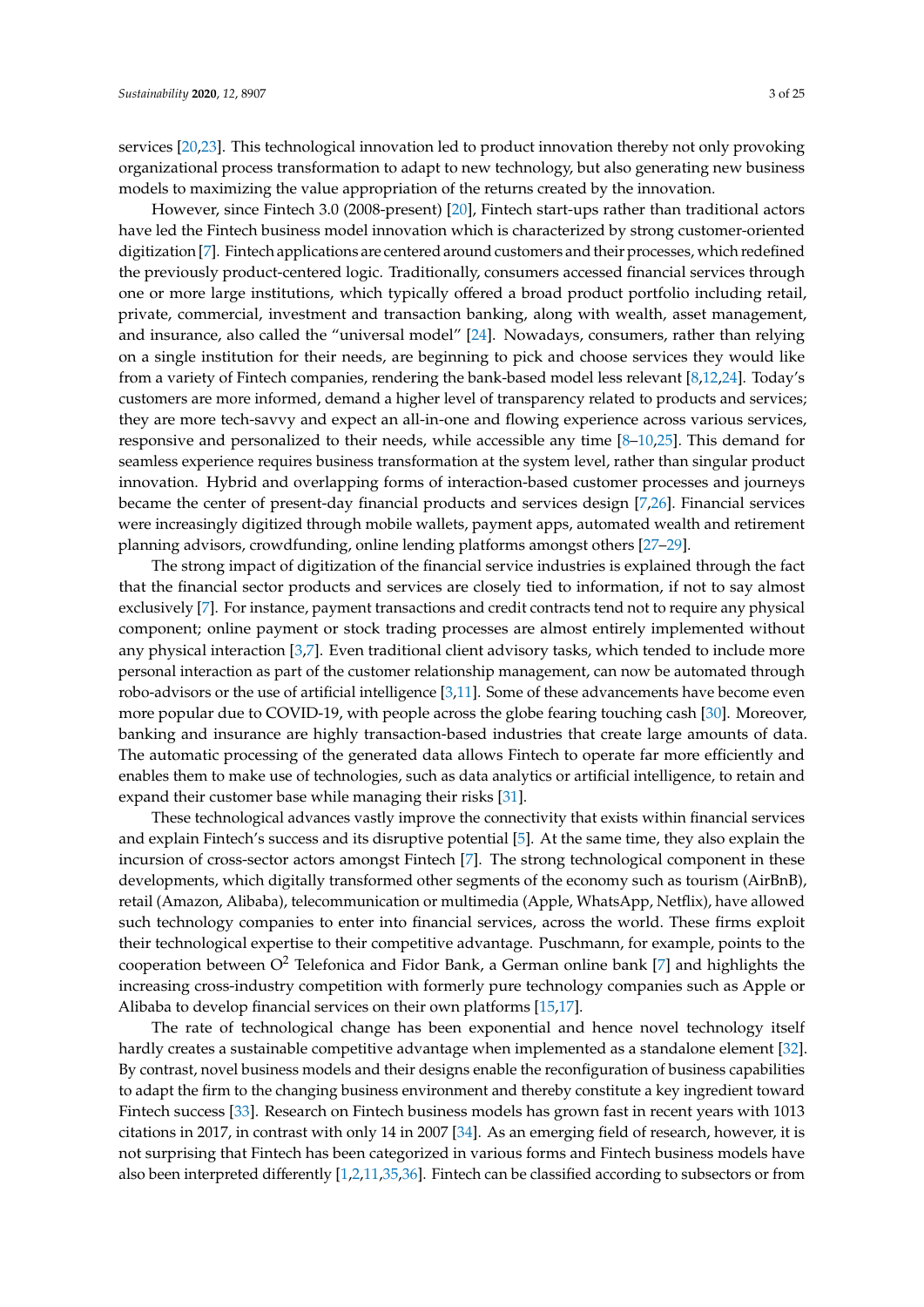a functional perspective [\[11,](#page-20-8)[35\]](#page-21-12). For instance, Arner et al.'s typology of the Fintech industry comprises five categories, finance and investment, internal operations and risk management, payments and infrastructure, data security and monetization, and customer interface [\[19\]](#page-20-16). Palmié et al. take a broader approach and identify six business sectors, which are called Fintech applications, including banking, payments, crowdfunding, InsurTech, RegTech, and wealth management [\[5\]](#page-20-3). Other scholars start to categorize the ever-growing number of Fintech according to their distinct business models, as these reflect better the specific value propositions and operating mechanisms of the firms [\[12\]](#page-20-9). Lee and Shin identify six business models—payment, wealth management, crowd-funding, lending, capital markets, and insurance services [\[12\]](#page-20-9)—while Liu, Li and Wang integrate extant conceptualizations and employ their scientometric analysis on nine business model categories: Online lending/online peer-to-peer lending/P2P lending, crowdfunding/crowd investing, transaction and payment terminals, personal finance management, digital currency/cryptocurrency, mobile point of sale, Robo-advisors, e-banking, and InsurTech [\[34\]](#page-21-11).

Though terminology used for Fintech business models varies depending on the scholars, Liu, Li and Wang conclude that traditional theories largely no longer apply to understand the Fintech sector [\[34\]](#page-21-11). In the beginning, Fintech focused on improving specific parts of the so-called "universal model", where Fintech revolutionized financial services with major improvements in efficiency, customer orientation [\[1](#page-20-0)[,3\]](#page-20-2). However, Fintech then embarked to differentiate themselves from traditional financial firms with personalized niche services, data-driven solutions, an innovative culture, and a nimble organization [\[12\]](#page-20-9). These continuous dynamics in the financial service sector, particularly driven by the rapid spread of mobile phones, rendered Fintech´s ability to adapt and to innovate in personalized services [\[37\]](#page-21-14), based on platform- and system-level transformation. To facilitate such adaptation and innovation processes, Fintech acquires, combines, integrates and develops internal and external know-how [\[38\]](#page-21-15). Hence, an understanding of Fintech and its business model innovation can be better approached from a Fintech business ecosystem perspective. The conceptualization of industries and markets as business ecosystems is an established perspective both in the management and strategy academic or practitioner-oriented literature [\[39,](#page-21-16)[40\]](#page-21-17). In service science, this perspective has been particularly advocated as a conceptual lens to capture the essential network dynamics between actors and resources [\[13\]](#page-20-10).

## *2.2. Fintech Ecosystem and Its Business Model Innovation*

Ecosystems, in the biological literature, are communities of organisms interacting over time and space, with other organisms and adopting by themselves. Business strategist James Moore adopted this biological concept by comparing companies operating in the increasingly interconnected world of commerce to a community of organisms adapting and evolving to survive [\[39\]](#page-21-16). Moore suggested that a company needs to be viewed not as a single firm in an industry, but as a member of a business ecosystem with participants spanning across multiple industries. Adopting an actor-to-actor orientation, the ecosystem perspective assumes that markets consist of a heterogeneous, interconnected, and continuously evolving set of actors that adopt specific roles, co-create value, and depend on each other for development and existence [\[13](#page-20-10)[,41\]](#page-21-18).

Typical business ecosystems are characterized by a few prominent actors (keystones) and many smaller ones (complementors and niche players) [\[12](#page-20-9)[,39\]](#page-21-16). With the increasing complexity of Fintech products and services, value creation is disintegrated both vertically and horizontally, requiring and creating the opportunity for interfirm relations across the network of unique relationships among Fintech startups, key industry partners, financial regulators, investment community, B2B partners and end customers [\[13\]](#page-20-10). These interfirm relations are found to be particularly valuable in highly dynamic and newly created markets as they permit actors to share risks in the development, have access to synergistic knowledge, and to gain legitimacy [\[14](#page-20-11)[,15\]](#page-20-12). Indeed, the Fintech ecosystem has been shown to be an effective organizational form to improve firm performance, innovation speed, and sustainable economic growth [\[17,](#page-20-14)[18,](#page-20-15)[40\]](#page-21-17), since external knowledge apart from internal R&D is important for innovation and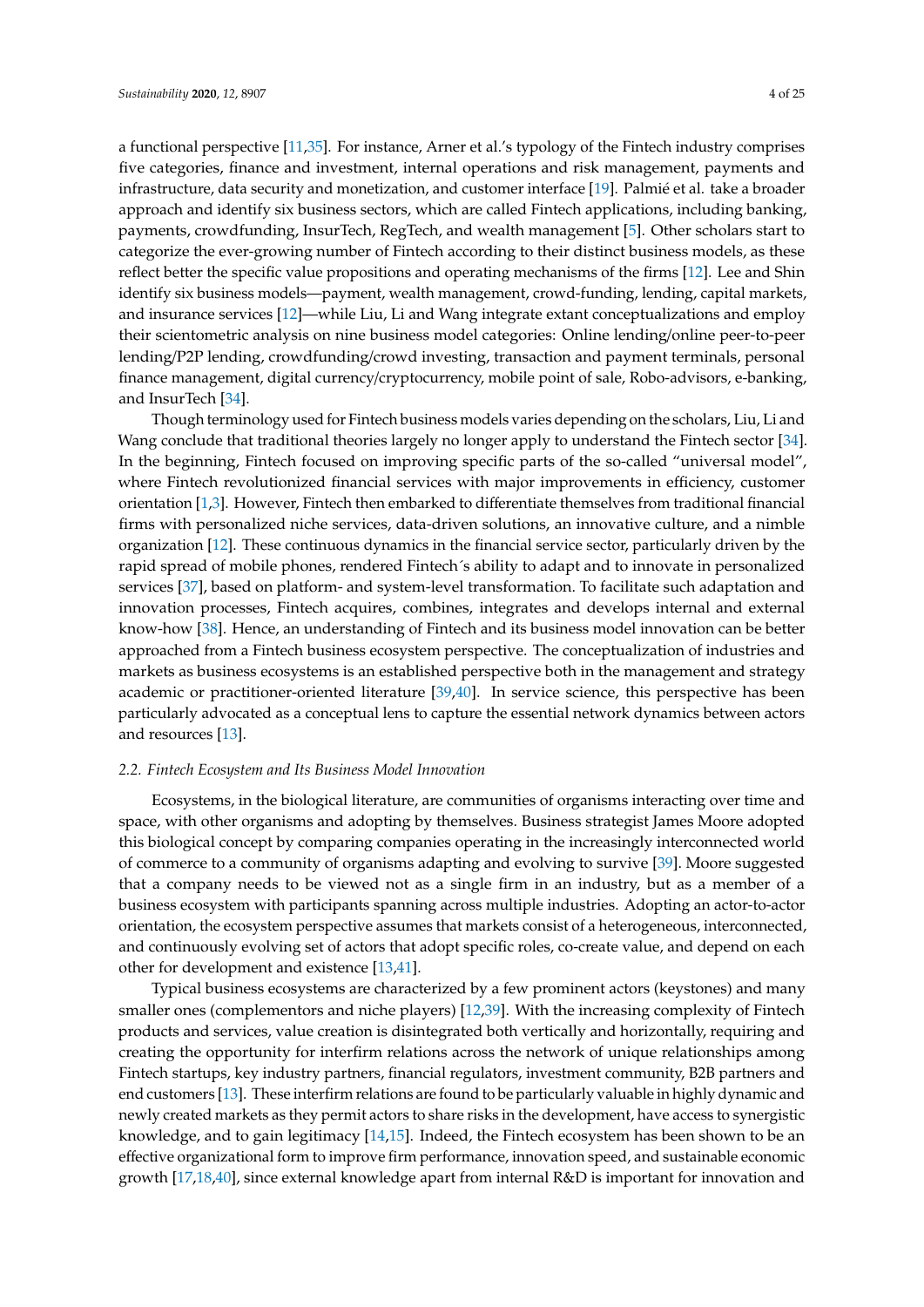sustained business success [\[42,](#page-21-19)[43\]](#page-21-20). To support innovation, companies enter cooperation, bring their expertise to and benefit from other companies' knowledge, technologies, and resources [\[44\]](#page-21-21). However, the ecosystem actors are far from being homogeneous; they are differently motivated and respond in a different way to changes [\[45\]](#page-21-22). Hence, effective value creation and customer delivery require a cautious orchestration between these actors [\[40\]](#page-21-17). Business model innovation in the Fintech ecosystem is about "multilateral negotiations with multiple stakeholders that have potentially diverging preferences" [\[46\]](#page-21-23) (p. 477). A symbiotic Fintech ecosystem is instrumental for Fintech business model innovation as the actors need to take themselves into account when developing services and adapting the organization [\[15,](#page-20-12)[44\]](#page-21-21).

At the same time, the evolving innovation occurring in the Fintech sector strengthens the platform building and eco-systematic effects in the financial industry. It is commonly acknowledged that Fintech's innovativeness impacts the entire financial sector, and even all areas of business [\[47](#page-21-24)[–50\]](#page-22-0). This is evident in the alterations and changes in products and service offerings, market segments, operations, organizational structures, risk management, consumer experiences and industry dynamics [\[51\]](#page-22-1). The disruptive impact of Fintech is so profound that the competitive structure of the financial industry and the Fintech ecosystem is spreading across such areas as insurance and investment decision making [\[52\]](#page-22-2). Fintech companies are devoting on ecosystem building to amplify their business expansion opportunity, converting into technology providers not only for financial institutions, but also for insurance, agriculture, transportation, manufacturing, and so on [\[53](#page-22-3)[–56\]](#page-22-4).

The Fintech ecosystem is unique in the sense that an established industry with large actors (banks) is being transformed not only by the entry of small players across a variety of market segments [\[1\]](#page-20-0), but also by cross-sector players all of which develop Fintech solutions [\[7](#page-20-5)[,15\]](#page-20-12). The latter may have a profound impact not only through the creation of new products, services, and business models, but also on the financial services value chain [\[55,](#page-22-5)[56\]](#page-22-4), which would change the collaborative and competitive fabric of the overall ecosystem [\[25,](#page-21-3)[57\]](#page-22-6). At the present day, the interactions of these cross-sector players with other actors within the Fintech ecosystem are just beginning to come out. The popular conceptualization of the Fintech ecosystem by Lee and Shin includes five elements, including Fintech startups, technology developers, government, financial customers, and traditional financial institutions [\[12\]](#page-20-9); and thereby leaving aside cross-sector Fintech. While there is an increasing number of studies focused on the structure and dynamics of business ecosystems [\[58](#page-22-7)[,59\]](#page-22-8), research on the Fintech ecosystem is still in its infancy [\[1\]](#page-20-0). Extant scant Fintech ecosystem research focuses on the evolution of the Fintech ecosystem [\[5\]](#page-20-3), its characteristics [\[12,](#page-20-9)[37\]](#page-21-14) and its further cultivation [\[17](#page-20-14)[,34\]](#page-21-11) largely with a focus on Fintech startups. Research at present has hardly articulated the role of larger cross-industry actors, normally technology companies entering the financial market by developing in-house Fintech [\[2,](#page-20-1)[7\]](#page-20-5). This is surprising because these cross-sector actors such as Apple, Alibaba amongst others not only possess the appropriate technologies and the capability to develop them further, but also have a large existing customer base as potential targets for their Fintech services.

Additionally, Fintech startups need to compensate for their lack of technological capabilities and engagement in R&D activity by relying on the market to drive changes and by subsequently engaging in new marketing, design, or organizational practices [\[60,](#page-22-9)[61\]](#page-22-10). The cross-sector actors, by contrast, have often access to central company resources to rely on R&D activity and to drive Fintech innovation. They are experienced eco-system players with brand recognition, scale economies and resource leverage, while Fintech startups often confront a "liability of newness", in other words, they struggle for visibility, influence and legitimacy within a competitive market [\[15,](#page-20-12)[62\]](#page-22-11).

## **3. Research Methodology**

#### *3.1. Case Selection*

Haddad and Hornuf consider that Fintech occurs more frequently in well-developed economies or more fragile financial sectors [\[63\]](#page-22-12). However, we infer that these may not necessarily be conditional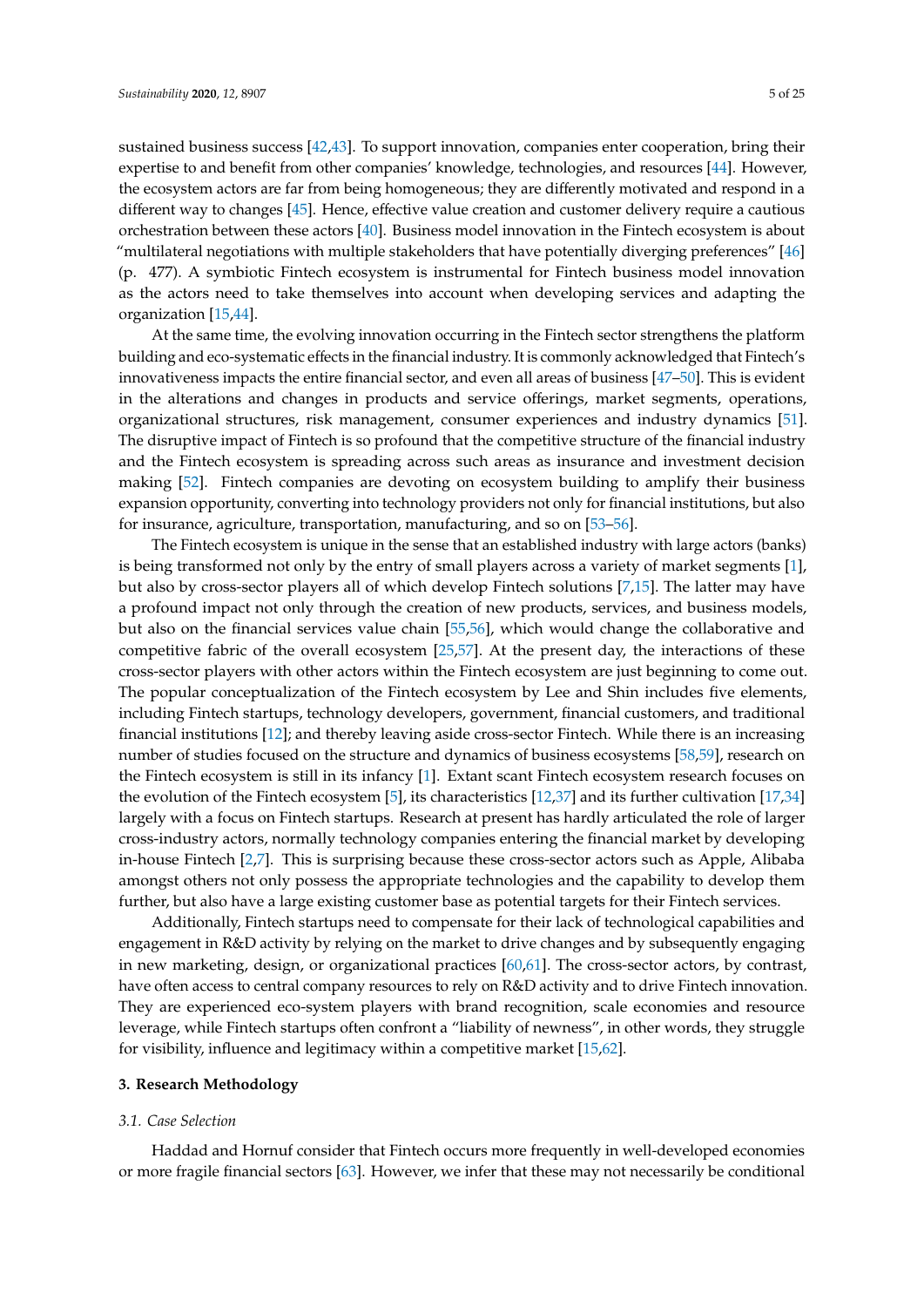factors for the occurrence of Fintech. China, for instance, is an emerging market economy [\[64\]](#page-22-13), while its financial sector is relatively well established with tight central control and a highly developed banking system; The Banker magazine had Chinese banks taking the top four spots in their 2020 ranking of global banks based on Tier 1 capital, a key measure of banking strength [\[65\]](#page-22-14). However, China has been at the forefront of Fintech growth and is the largest Fintech market in the world [\[66\]](#page-22-15). The 2019 Fintech100 report indicates that Chinese Fintech has continued to lead the Fintech 100 [\[67\]](#page-22-16). According to the UBS Group, 80% of smartphone users in China pay by mobile, the highest rate in the world [\[68\]](#page-22-17). Most users (54%) employ third-party mobile payment providers, most commonly WeChat Pay (Tencent) and Alibaba's Alipay [\[64\]](#page-22-13). Therefore, we selected Chinese cross-sector Fintech companies for the purpose of this study.

Moreover, it can be said that since the publication of The Principles of Scientific Management by Fredric Taylor, management theory has been dominated by Western thinking [\[69\]](#page-22-18). Despite the rising research interests and publications of the Chinese context [\[70\]](#page-22-19), the proportion of English publishing articles on Chinese businesses, including Fintech, is still disproportionate, compared to Chinas relevance and rise as the second-largest economy in the world. Given the Fintech ecosystem is still in the infancy stage, and cross-sector Fintech is under-studied, we employed a multiple case study design. This design allows for exploration and is deemed to be advantageous because the subject Fintech is a recent and underexplored phenomenon that requires documentation, interpretation and explanation [\[71\]](#page-22-20).

With respect to Fintech, Alipay and WeChat Pay are two major actors in the Chinese Fintech sector which started as mobile payment service providers. Alipay belongs to Ant Group, which is part of Alibaba Group, while WeChat Pay belongs to Tencent. Mobile payments expanded to other financial services. In 2018, WeChat Pay and Alipay processed an incredible 1.7 billion transactions per day, enabling both companies to evaluate consumers´ creditworthiness based on transaction data. With this information, WeChat Pay and Alipay began to lend to consumers and moving into B2B, focusing on small businesses [\[64\]](#page-22-13). Alibaba's and Tencent's influence extends beyond the Chinese economy and both rival each other, scrambling for new growth opportunities outside China [\[72\]](#page-23-0). By 2019, Alipay and WeChat Pay users spanned 54 and 49 countries respectively [\[64\]](#page-22-13). Alipay gained more prominence recently as it expected to become the most valuable Fintech company in the world when listed in Hong Kong and Shanghai stock exchanges [\[73\]](#page-23-1). Hence, we consider it would be important to explore the cases of Alibaba and Tencent to understand their Fintech business model in building Fintech ecosystem.

The Chinese contextualized cases may also provide an opportunity to further extend theoretical development generated in the Western Fintech ecosystem field. We intend to explore both the similarity and differences across these two cases, providing their high level of comparability (see Table [1\)](#page-6-0).

|                                               | Alibaba                                | <b>Tencent</b>                                        |
|-----------------------------------------------|----------------------------------------|-------------------------------------------------------|
| Founding Time                                 | 1999                                   | 1998                                                  |
| <b>Original Business</b>                      | E-Commerce                             | Messaging                                             |
| Cross-sector Fintech                          | Yes                                    | Yes                                                   |
| Other Main Businesses                         | Entertainment, Logistics, Travel, etc. | Entertainment, Social Networking,<br>Literature, etc. |
| <b>Business Position</b>                      | Top Ranked                             | Top Ranked                                            |
| <b>Employees Number</b>                       | 117,600                                | 62,885                                                |
| Comparative Annual Employees<br>Number Change | 15%                                    | 16%                                                   |
| Revenue 2019                                  | 509,711 million RMB                    | 377,289 million RMB                                   |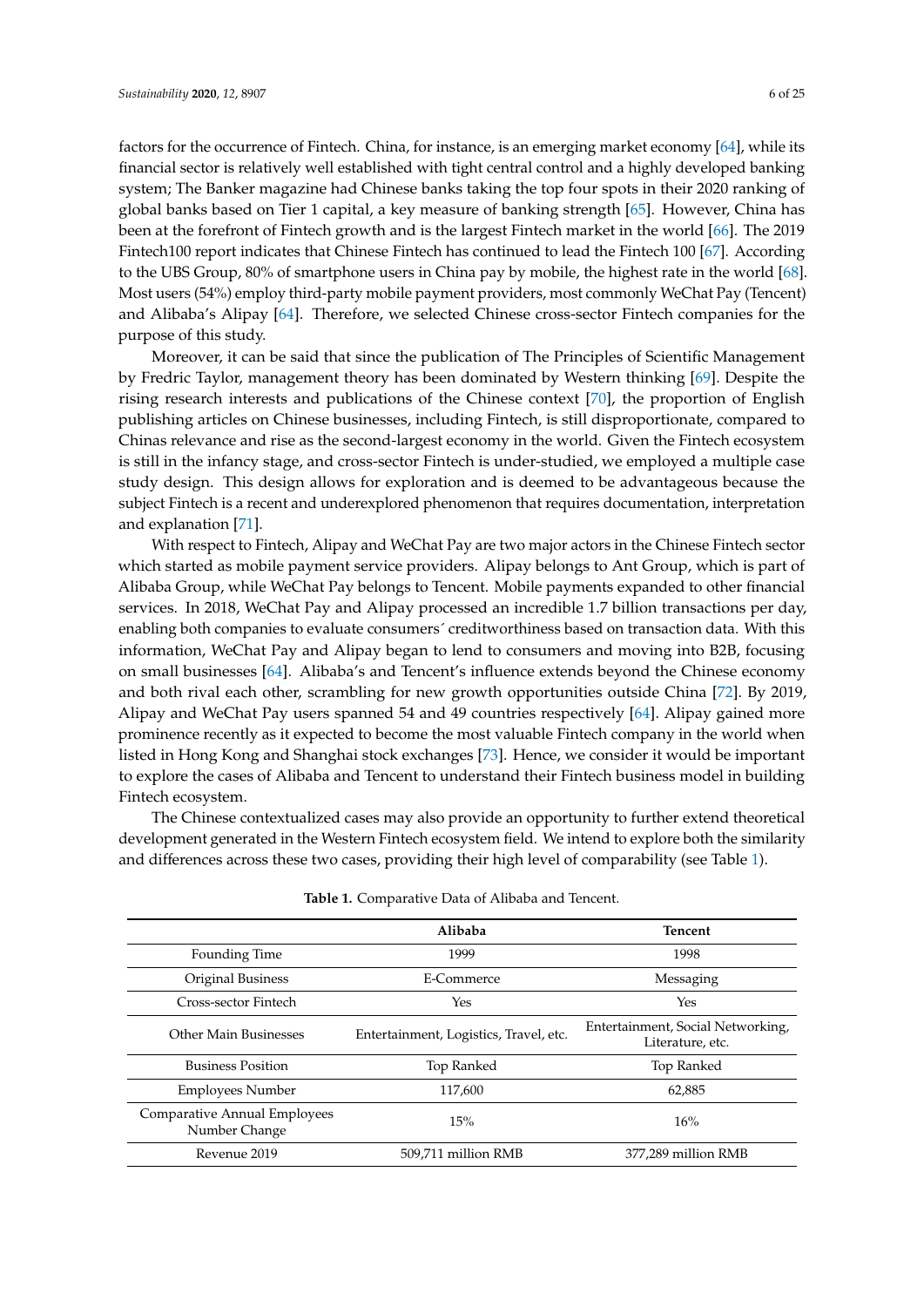<span id="page-6-0"></span>

|                                      | Alibaba               | <b>Tencent</b>      |
|--------------------------------------|-----------------------|---------------------|
| Comparative Annual<br>Revenue Change | $+35%$                | $+21\%$             |
| Net Income                           | 140,350 million RMB   | 98,888 million RMB  |
| <b>Total Assets</b>                  | 1,312,985 million RMB | 963,986 million RMB |
| Market Capitalization                | 558.30 billion USD    | 459,621 million USD |
| Market Capitalization July 24 2020   | 633.55 billion USD    | 670,977 million USD |
| Mobile MAUs <sup>*</sup>             | 846 million           | 1164.8 million      |

**Table 1.** *Cont.*

Note: All data are of 31 December 2019 for Tencent, and of 31 March 2020 for Alibaba, except stated otherwise. 1 USD = 7.09886 CNY (RMB) as mid-market rate on 31 March 2020; 1 USD = 6.98708 CNY on 31 December 2019. \* MAUs = Monthly Active Users. Source: Own elaboration based on data collected from Company website, Annual reports, Macrotrends.net, and Statista.com.

#### *3.2. Data Collection and Analysis*

Though there is justifiable and growing interest in exploring Chinese Fintech, extant research remains fragmented, partially due to the application and testing purpose of Western theories. To provide a more encompassing picture of the eco-systematic view on the cross-sector Fintech business model, we collected data via multiple sources to triangulate data to strengthen the validity of the case study evaluation [\[74\]](#page-23-2). A comprehensive and integrative review of the literature was conducted to collect existing scholarly works about Alibaba and Tencent in Fintech. Given that research publications often have some time lag with the business reality, particularly for the digital economy where change is accelerating at a faster pace than traditional business contexts, we complemented the review with appropriate authoritative publications such as reports by international institutions, e.g., the OECD, or Reuters news via Google Search or other snowball search means to create a database for comprehensive analysis. As the main data sources are secondary data, we also invited field experts and Fintech users to provide feedback and comments. Such analyst triangulation aimed at contrasting the secondary data [\[74\]](#page-23-2).

In order to ensure the reliability of the data quality in data source triangulation, we controlled the source of the secondary data. The scholarly work for review was retrieved from the database of Thomson Reuters' Web of Science (WoS). WoS contains Social Science Citation Indexed (SSCI) journals, which guaranteed a certain level of research quality and sequentially their reliability. We approached WoS through a Chinese university because WoS in China contains not only the classical WoS Core Collection, but also the Chinese Science Citation Database. As Alibaba and Tencent are China-based, we consider it relevant to incorporate Chinese scholars' quality research work and their insights but who may be held back from international management journals due to linguistic barriers.

The search was conducted on 22 June 2020, with the keywords defined in the area of themes: (Alibaba or Tencent) AND (Fintech or financ\* or bank\*). The search results showed 71 outcomes covering the period of publication from 2008 to 2020. We applied the inclusion criterion of using WoS Core Collection and Chinese Science Citation Database, and in this way the results were reduced to 60 items, covering the research domain of social sciences (51), science technology (39), and arts humanities (3). We further filtered the 60 articles by screening their manuscripts' title, abstract and full text to identify the relevance of the content for our study focus. We consequently categorized them into three clusters: core (24), peripheral (14), and marginal (22). In addition, we collected 95 documents from company websites, annual reports, industrial reports, and journalistic type of contents, complemented the scholar review. In order to ensure the reliability of the information, we only took data for analysis once it could be traced to a reliable or reputed source. That is, official sources like company's web pages or annual reports, or from industry experts like Deloitte, Goldman Sachs, Boston Consulting Group, and KPMG, or from reputed media like Forbes, Nikkei Asian Review, Independent, Fintech News, BBC, Bloomberg, Techinasia, EqualOcean and Wall Street Journal. If the encountered data were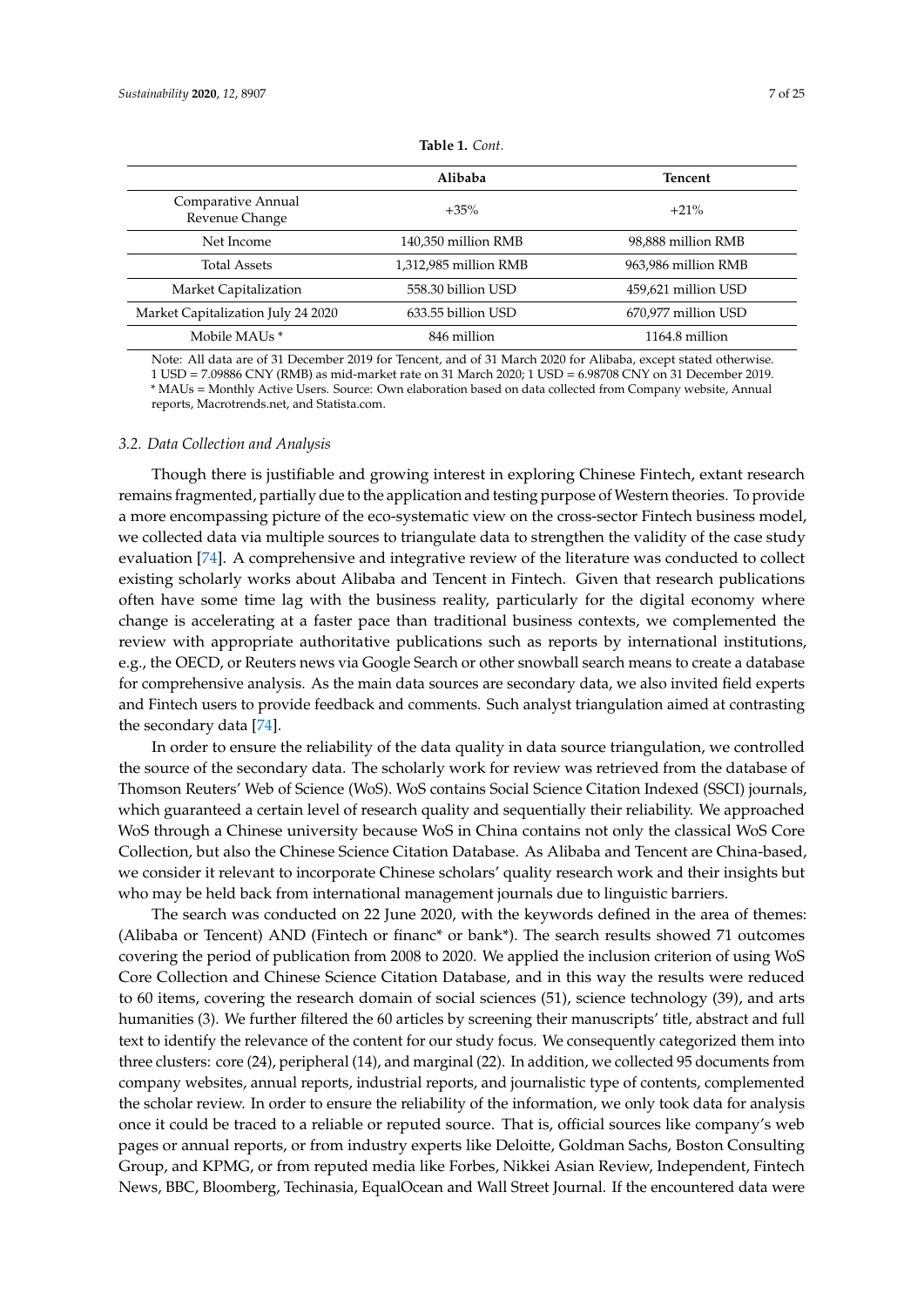not from a reliable or reputed informant, we traced the information in an attempt to triangulate its reliability from other credible sources. If this was impossible, we did not incorporate these data for analysis. Indeed, this occurred during the data collection process with some data which were not incorporated for further analysis due to the disconformity of data reliability.

We focused on the thematic content analysis of selected 24 core papers and 95 documents, to identify the Fintech business models and the eco-systematic relationship of these two studied cross-sector Fintech companies. We first deployed the Fintech business model innovation definition of Liu et al. and complemented with Palmié et al. to codify the Fintech innovative business models of the two studied cases [\[5,](#page-20-3)[34\]](#page-21-11). The choice of these two Fintech definition and categorization lists is mainly due to their recentness, published in 2020 in a high-quality journal of the field. As the Fintech phenomenon evolves rapidly, it is critical to refer to the latest publications which comprehend the updated literature. Then, we extended the codification of relationships with multiple stakeholders that the studied cross-sector Fintech companies interact with, within their Fintech ecosystem and interconnecting with their business ecosystem. In order to secure the internal construct validity, two researchers contrasted the preliminary findings with the conceptual definition checked with a Fintech expert, which resulted in an agreement level at the ratio of 92%. Further discussions were carried out to debate on the data and analysis with the final consensus reached. A third researcher participated in the further step of analysis and results discussion with a final agreement of 100% reached among three researchers.

#### *3.3. Studied Cases: Alibaba Group and Tencent*

#### 3.3.1. Alibaba Group

Founded in 1999 by 18 people, led by Jack Ma, the Alibaba Group (hereafter Alibaba) successfully launched an initial public offering (IPO) in 2014 on the New York Stock Exchange, making it more well-known than ever in the global business world [\[75\]](#page-23-3). Its IPO was a record, surpassing previous ones and beating e-commerce rivals like Amazon and eBay [\[76\]](#page-23-4).

Known as an e-commerce giant, Alibaba indeed has grown to a multi-channel platform embedded with multiple platforms for various business sectors [\[77,](#page-23-5)[78\]](#page-23-6). Its major businesses like Alibaba.com, Taobao Marketplace, Tmall, 1688, Alibaba Cloud, Alimama.com, AliExpress, Ant Financial and CaiNiao cover the online business of B2B, B2C, auction, travel, games, software, technological infrastructure, social networking, logistics and financial services [\[79\]](#page-23-7).

Ant Financial Services Group (hereafter Ant), also called Ant Group on LinkedIn, is to be changed to Ant Technology after the approval received from a Chinese regulator in June 2020 [\[80\]](#page-23-8). As the Fintech business unit of Alibaba, Ant is defined as a technology company offering inclusive financial services, and targeting consumers, and small and micro businesses [\[79\]](#page-23-7). Ant family includes Alipay, Ant Fortune, Zhima (Sesame) Credit, MYbank, and Ant Financial Cloud [\[81\]](#page-23-9). Ant filed for an estimated 150 to 200 billion USD valuation in its 2020 IPO, raising 30 billion USD, making it the biggest IPO ever, at the time [\[73\]](#page-23-1).

Alipay is China's leading online third-party payment solution provider, supplying in-store payment, online payment, red packet QR code (promotional tool), and solutions (industrial specific solutions) to their customers [\[82\]](#page-23-10). Yu'e Bao, a money market fund, part of Ant Fortune, was the world's largest in 2019 [\[83\]](#page-23-11).

MYbank, as a Chinese leading online private commercial bank, has served 29 million small and medium sized enterprises (SMEs) in its five years of foundation, by leveraging Ant's AI, computing and risk management technologies. It takes less than three minutes to apply for SMEs financing via mobile phone, less than one second to get approval, and zero human intervention (so-called 310-model). Reportedly, 98% of SMEs repay the loans on time with an average loan size of about 5000 USD; 80% of them had never received any business loans from banks before [\[79\]](#page-23-7).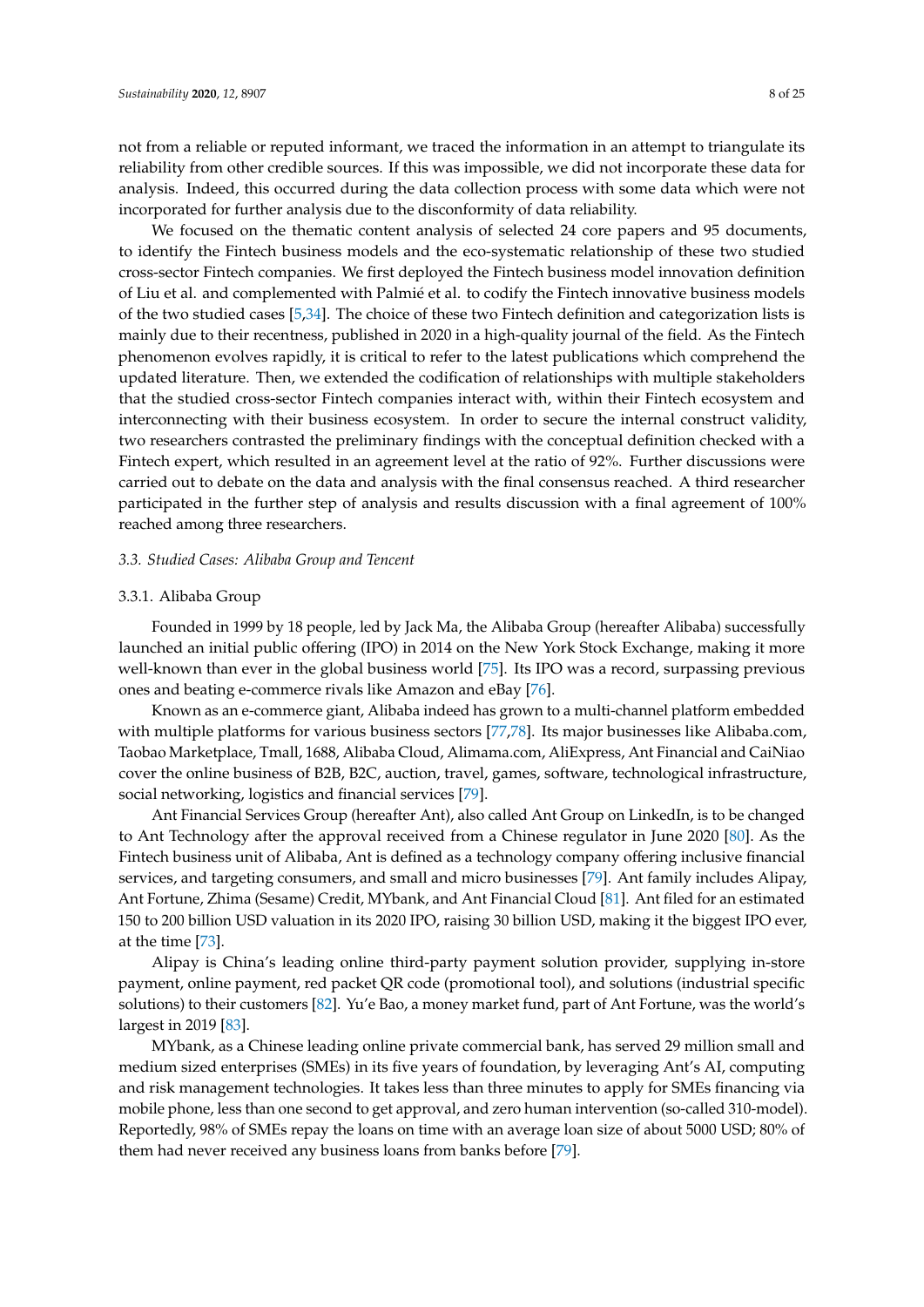## 3.3.2. Tencent

To our surprise, Tencent is much less studied in academic work compared to Alibaba. According to our WoS searches, only 3 out of 24 core papers address Tencent while the remaining 21 manuscripts concern Alibaba's Fintech business. Founded in 1998 in Shenzhen, the firm has become a major technology conglomerate, with USD 47 billion in revenues in 2019, USD 14 billion in operating profits, 54,309 employees in 2018 and the fifth market capitalization among Internet companies in the world (USD 481 billion as of February 2020) [\[64\]](#page-22-13), not far from giants such as Google, Amazon or Alibaba Group.

Initially notorious for its instant messaging service QQ, Tencent turned into a multinational conglomerate with an all-in-one internet platform serving entertainment, artificial intelligence and technology products around the globe. Tencent's WeChat (WeiXin in Chinese) is now the most popular messaging app with over 1.2 billion monthly active users [\[84\]](#page-23-12). In addition, Tencent has developed a substantial market share in the gaming industry and social networking in China [\[64\]](#page-22-13).

With respect to its Fintech activity, Tencent strives to drive payment innovation, add payment use cases, and expand the wealth management portfolio. Tencent has been strengthening its leadership in mobile payment services, via WeChat Pay, by improving the penetration rate among offline merchants. By the end of the fiscal year 2019, there have been more than 1 billion daily average transactions, covering more than 800 million monthly active users (MAUs), and 50 million monthly active merchants (MAMs). WeChat Pay scores enhance the user's purchase propensity and loyalty to merchants. LiCaiTong is its wealth management platform, which had increased the aggregate customer assets by over 50% year-on-year according to the latest annual report; WeBank also rapidly increases its loan balances of micro-loan products [\[85\]](#page-23-13). Today, Tencent is one of the most active investors in Fintech along with Alibaba Group and Ant Financial [\[86\]](#page-23-14).

The original success of Tencent in Fintech lays on the mobile payment. Tencent's WeChat Pay is one of the two most popular mobile payment methods in China along with AliPay [\[64\]](#page-22-13). In December 2018, the total daily transaction volume of Tencent's mobile payment services exceeded 1 billion. Upon receiving approval from the Hong Kong Monetary Authority in May 2019, Tencent entered the Fintech market in Hong Kong [\[85\]](#page-23-13). Business can launch promotional events via the mini-program of "in-app apps" through Red Packet QR to obtain virtual coins which can be exchanged for real currency. The "in-app apps" mini-program platform of WeChat allows Tencent to own an "app store" without owning a mobile operating system (OS) and ties its users to its expansive ecosystem. Recently Tencent sets up the MiniShop tool which simplifies largely the process to facilitate vendors build their WeChat Shops quickly without the need to request external developers' help. This accelerates the merchants of all sizes to access and sell their products on WeChat and expands the e-Commerce business unit of Tencent [\[84\]](#page-23-12).

## **4. Empirical Results and Findings**

## <span id="page-8-0"></span>*4.1. Fintech Business Model Innovation*

We started to categorize Alibaba and Tencent's Fintech activities according to the conceptualization of Fintech business models by Liu et al., complemented by Palmié et al. [\[5,](#page-20-3)[34\]](#page-21-11). This process of classification was less straightforward than expected. We identified conceptualization overlaps and omissions in the pre-established definition and categorization by contrasting with Alibaba's and Tencent's Fintech business models. It indicates that even the most recent conceptualizations are outpaced by actual Fintech developments and may not explain the activities by cross-sector players. While credit rating is a relevant Fintech activity for both Alibaba and Tencent, it has been largely omitted in most current Fintech business model categorization. Many other definitions and categorization discrepancies were also discovered. The definition and categorization challenges of innovative Fintech business models exist. The next subsections describe these findings and Table [2](#page-9-0) presents the Fintech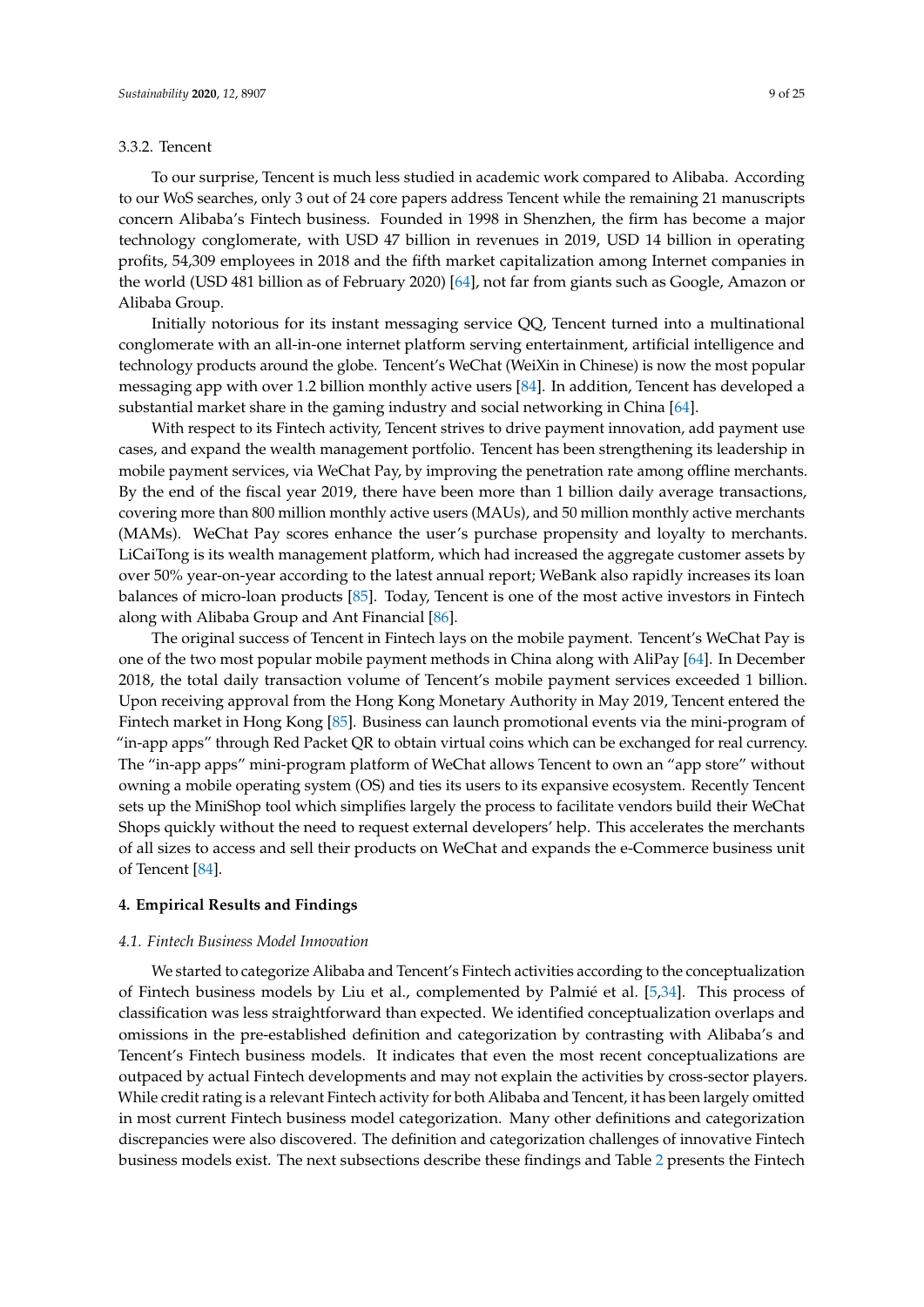business models that Alibaba and Tencent have been actively involved in together with corresponding examples illustrated in the same row.

<span id="page-9-0"></span>

| <b>Fintech Business</b>                                               | Alibaba Examples                                                                                                                                                                                                                                                       | <b>Tencent Examples</b>                                                                                                                                                                                                |
|-----------------------------------------------------------------------|------------------------------------------------------------------------------------------------------------------------------------------------------------------------------------------------------------------------------------------------------------------------|------------------------------------------------------------------------------------------------------------------------------------------------------------------------------------------------------------------------|
| Electronic Payment                                                    | Alipay launched as an online payment<br>platform (2004)<br>Joint project with the Bank of China for<br>quick payment with a credit card (2010)<br>International remittance service<br>empowered by blockchain<br>technology (2018)                                     | TenPay launched as an online<br>payment system (2005)                                                                                                                                                                  |
| Mobile Payment                                                        | Mobile payment service launched (2009)                                                                                                                                                                                                                                 | WeChat Pay launched (2013)                                                                                                                                                                                             |
| Electronic Point-of-sale (POS)                                        | Dragonfly as a facial recognition<br>payment device (2018)                                                                                                                                                                                                             | Frog Pro, POS machine allowing<br>shoppers to make transactions by<br>scanning faces at checkout (2019)                                                                                                                |
| Digital Currency                                                      | N/A                                                                                                                                                                                                                                                                    | Tencent QQ Coins (Q Bi) launched<br>(2002, Virtual Currency)                                                                                                                                                           |
| Wealth Management;<br>Micro Investing; Personal<br>Finance Management | Yu'E Bao launched with Tianhong<br>Wealth Management, even if with<br>RMB1 (2013)                                                                                                                                                                                      | LiCaiTong (Wealth Management<br>Platform) launched (2014)                                                                                                                                                              |
| E-Banking; Online Lending;<br>Micro Finance                           | Alibaba Microfinance Company<br>established (2010)<br>MYBank received license from the China<br>Banking Regulatory Commission (2014)<br>MYbank established with a focus on<br>SME financing (2015)                                                                     | WEbank cofounded (2014)<br>MOU with Asian Digital Bank<br>Corporation to develop<br>cloud-based financial services<br>$(2020, e-Banking)$                                                                              |
| Credit Rating                                                         | Aliloan in partnership with ICBC and<br>CCB <sup>*</sup> to help SMEs with limited assets<br>or credit history based on transaction<br>histories and credibility rating<br>at Alibaba (2007)<br>Sesame Credit established as the first<br>Chinese credit agency (2015) | Tencent Credit launched (2017)                                                                                                                                                                                         |
| <b>InsurTech</b>                                                      | Co-invested in Zhong An Insurance, the<br>first Chinese online-only insurer (2013)<br>Alihealth Internet insurance<br>cofounded (2016)                                                                                                                                 | WeSure cofounded as an insurance<br>platform (2016)<br>Tencent led investing in<br>WaterDrop, a healthcare<br>crowdfunding platform<br>(2016, Crowdfunding)                                                            |
| RegTech                                                               | Uncovering insurance fraud conspiracy<br>with NetWork Learning                                                                                                                                                                                                         | ProGuard system for malicious<br>accounts detection in online<br>promotion with virtual<br>currency (2015)<br>e-Receipts Solution launched with<br>Zi Tax Innovation Lab, cofounded<br>with Shenzhen Tax Bureau (2018) |

| <b>Table 2.</b> Fintech Business Models of Alibaba and Tencent. |  |  |
|-----------------------------------------------------------------|--|--|
|-----------------------------------------------------------------|--|--|

Note: \* ICBS is Industrial and Commercial Bank of China; CCB is China Construction Bank. Source: Own elaboration based on data collected from Company website, Annual reports, other public sources or magazines like Forbes, Financial Times, CNBC and Bloomberg.

## 4.1.1. Electronic Payment and Mobile Payment

Liu et al. classify the payment-related Fintech business models into two categories: Transaction and payment terminals, and Mobile point of sale. From the data collected at Alibaba and Tencent, we found Electronic payment, Mobile payment, and Point of Sale (POS) [\[34\]](#page-21-11). Liu et al. define "Transaction and payment terminals" as "Software on the mobile devices that allows consumers to store their credit and debit cards digitally to pay for things at retailers" [\[34\]](#page-21-11). We found that this definition corresponded more to the mobile payment definition. From the case of Alibaba, we could see that Alipay was initially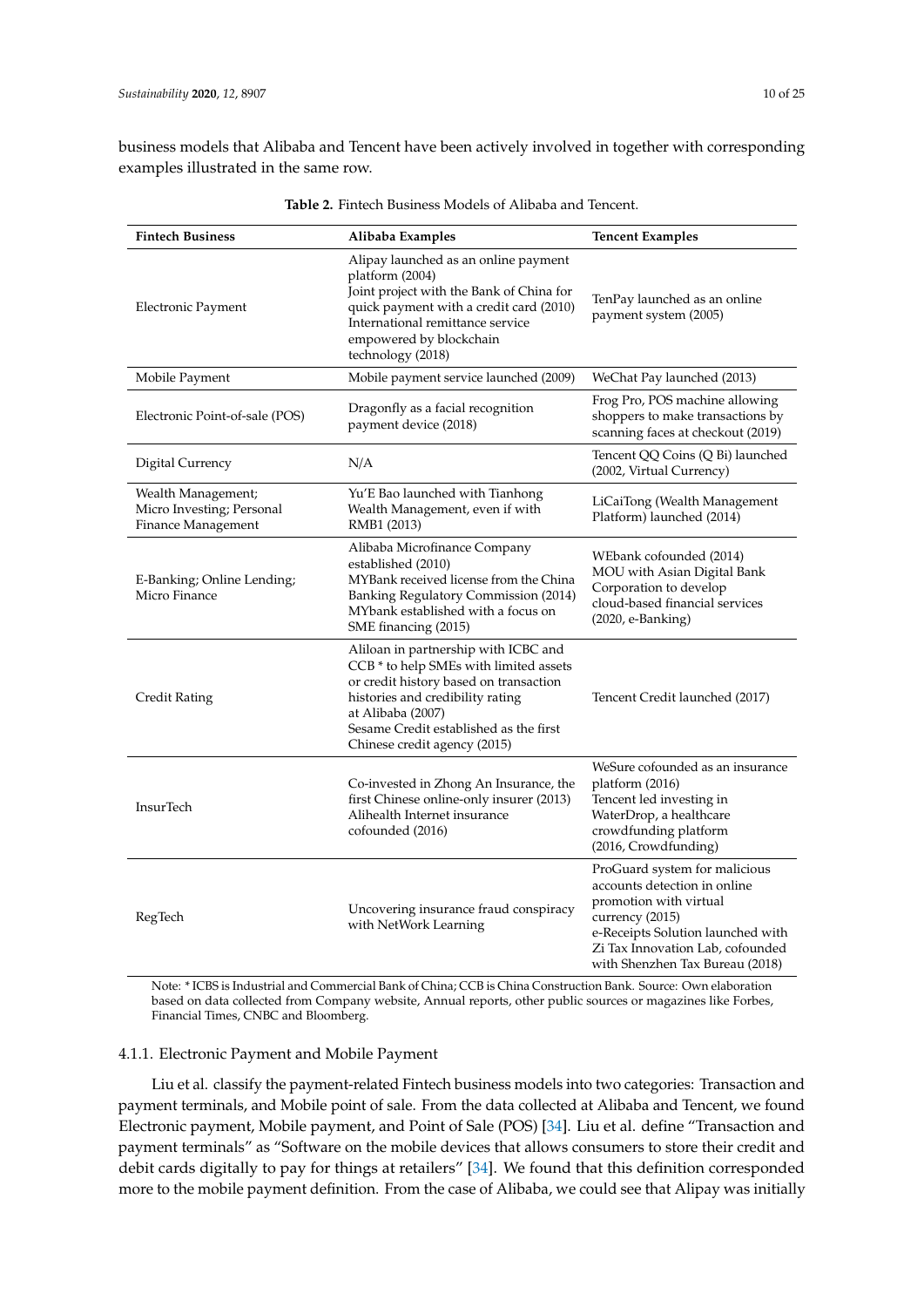established in 2004 as an online payment method to facilitate the e-commerce of Alibaba's mainstream business units. It was not until 2009 mobile payment was launched. Similarly, in the case of Tencent, TenPay was launched as an online payment in 2005 but WeChat Pay as a mobile payment in 2013. We refer to the former as electronic payment as any kind of payment transaction transfers (both to B2C or B2B) via electronic means. Thus, we consider mobile payment as part of electronic payment, but due to its specificity of utilizing mobile devices for payment and the popularity of the utilization of this mode, it is classified separately. In the studied cases, we also identified the differences from Liu et al.'s definition of storing "credit and debit cards digitally" [\[34\]](#page-21-11), which both Alipay and WeChat Pay also do by recharging from an online banking account, recharge code, and call charge card while accomplishing the transaction. This adds to customers' convenience as many in developing countries do not have a debit card or credit card, and also reduces the transaction cost

## 4.1.2. Electronic POS

Palmié et al. include this function in the category of payments [\[5\]](#page-20-3). In the categorization of Liu et al., only the mobile point of sales is enlisted with the definition "The ability to process payments with credit cards or contactless with a smartphone and a credit/debit card reader" [\[34\]](#page-21-11). Both Alibaba and Tencent have recently developed facial recognition POS devices (Dragonfly and Frog Pro respectively) which allow consumers to scan their faces at checkout to make the payment. In this case, no credit cards or contactless, or mobile device is needed for POS. Therefore, we classify this innovative Fintech business simply as POS and define it in a broader way: Electronic POS is the ability to process payments with credit or debit cards or contactless with a smartphone and a credit/debit card reader, or any specialized devices such as facial recognition linked to financial payment data.

#### 4.1.3. Digital Currency

Palmié et al. implicitly include digital currency and cryptocurrency in the payments category [\[5\]](#page-20-3), while Liu et al. classify the category separately and define it together with them; "Alternative stores of value to established currencies. Many of them are encrypted" [\[34\]](#page-21-11). Though Alibaba and Tencent do not possess their own cryptocurrency, Tencent has a kind of virtual currency, called QQ Coins for value exchange in the communities and interchange with real currency. We also differentiate it from what commonly digital currency is understood, and the Chinese central bank launched an official digital currency to reduce the dominance of Alibaba and Tencent in the payment Fintech area [\[87\]](#page-23-15). As it plays a role in value and good exchanges, we include it within this category.

## 4.1.4. Wealth Management and Micro Investing

While Palmié et al. as well as Lee and Shin set wealth management as a category of the Fintech business model [\[5,](#page-20-3)[12\]](#page-20-9), Liu et al. only highlight robo-advisors in the Fintech business model [\[34\]](#page-21-11). In the case of Tencent and Alibaba, both have wealth management through their online platforms, not specifically focused on Robo-advisors, but investment platform, portfolio management, etc. Remarkably, Ant's Yu'E Bao allows customers to invest her idle balance in the money market fund with a minimum investment of RMB1 and no time restrictions or maturity regulations for fund redemption. Since its launch in June 2013, Yu'E Bao enjoyed a huge surge in popularity in China, and by February 2014 it has accumulated more than RMB500 billion of assets, with around 81 million investors, becoming the largest money market fund in China [\[88](#page-23-16)[,89\]](#page-23-17). Along with the general wealth management through Fintech, micro-investing has been less discussed as a Fintech business model. Allowing platform users to invest at a minimum level of 1 unit of currency disrupts the current traditional investment fund model which requires a minimum amount. In this way, micro-investing collects a large amount of disposable money and makes its powerful source of money market fund. The flexibility that the platform offers with a high return—above 6% in 2014 annualized interest rate—makes it attractive [\[88\]](#page-23-16), in addition to the trustworthiness that the giant tech company offers to back it up [\[90\]](#page-23-18).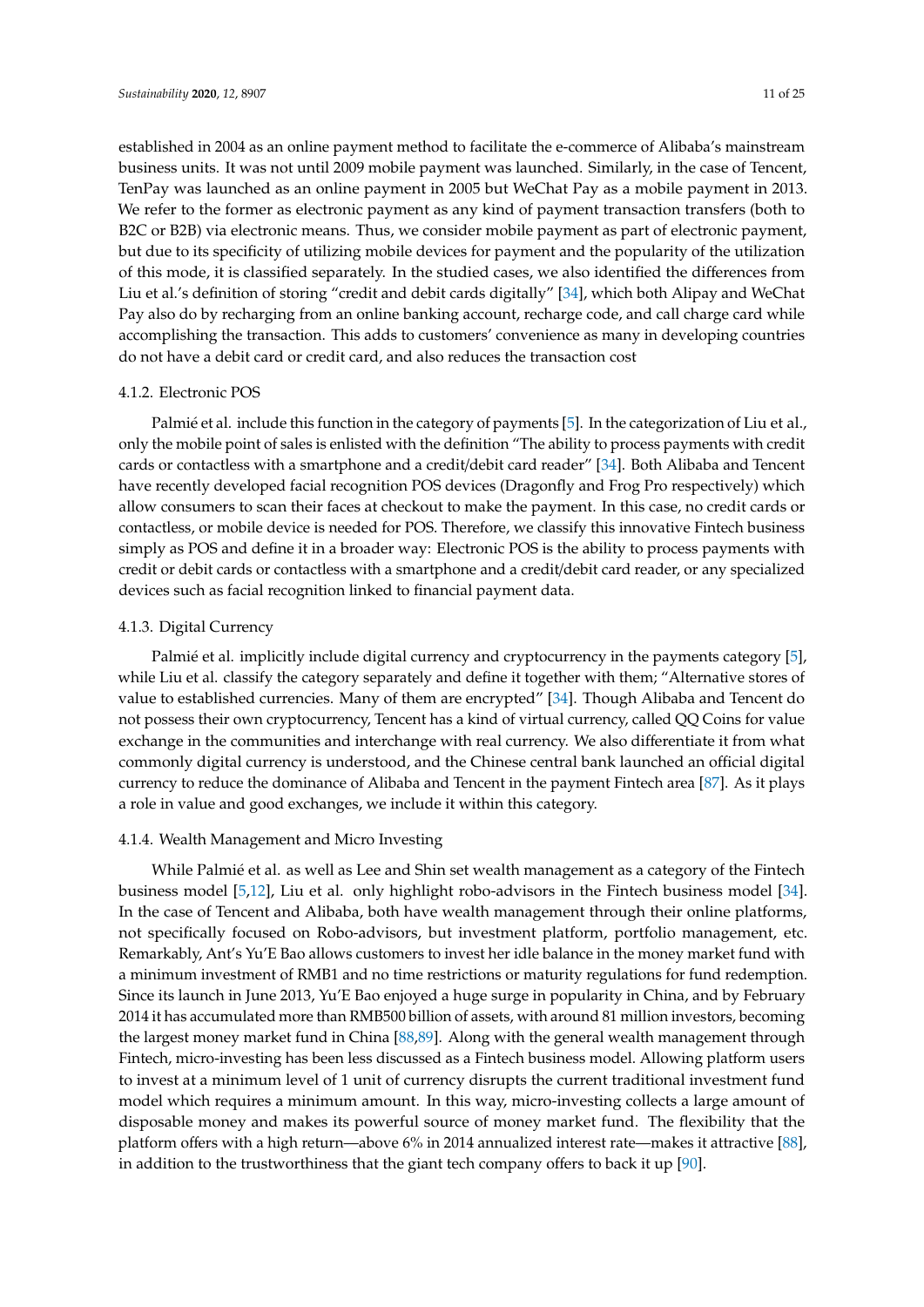Liu et al. set e-banking, online lending/online peer-to-peer lending/P2P lending, and personal finance management into three separate categories [\[34\]](#page-21-11), while Palmié et al. include banking Fintech with digital lending, personal finance, online and mobile banking, P2P lending, and investment management [\[5\]](#page-20-3). The Tencent and Alibaba affiliated e-banking are WEbank and MYbank which are online-only banks. Like online banks, both mainly concentrate on the small number of loans as investments, and personal finance has been taken care of by other digital financial products like Yun'E Bao. It is especially in microfinance where they outcompete with loan services from traditional banks. Of SMEs, 80% have not received any loan from bank previously [\[79\]](#page-23-7). Therefore, our studied cases blend micro-finance, online lending with e-Banking rather than separating them into different categories. Again, like in micro-investing, microfinance has relevance in the social and inclusive financial services providing, which has been overlooked in most previous Fintech business model studies.

#### 4.1.6. Regtech

Liu et al. do not have any category of RegTech for Fintech business model definition [\[34\]](#page-21-11), while Palmié et al. do consider it as a Fintech application, referring it as helping customers with the compliance process, providing tools for implementing and monitoring compliance with regulations or reforms using innovative technology [\[5\]](#page-20-3). We consider Tencent's ProGuard system, e-receipts for tax management (partly also e-finance) are part of Regtech activities. Giving the rapid disruption of Fintech in financial services, the growth of the digital economy and the virtualization of money, governments and regulators have been working on new regulations in different countries. Therefore, including Regtech into the Fintech business model is a necessity.

#### 4.1.7. Credit Rating

Neither Liu et al. nor Palmié et al. have discussed credit rating as part of Fintech business models or applications [\[5,](#page-20-3)[34\]](#page-21-11). The studied cases have highlighted the relevance of credit rating for Fintech businesses of both Tencent and Alibaba. It is especially in terms of loan lending and microfinance where most SMEs have no previous credit record which impedes their loan from a traditional bank. However, with the credit rating system of Sesame Credit (Alibaba) and Tencent Credit, their online banks can process lending in seconds with an efficient and low-cost manner. Credit rating has been considered a relevant issue, especially after the 2008 financial crisis. We consider it necessary to establish a "credit rating" as a separate category in the Fintech business model.

#### *4.2. Fintech Ecosystem: Components, Drivers and Interrelations*

The findings from the comparative case analysis lead to a refinement of the ecosystem conceptualization initiated by Lee and Shin [\[12\]](#page-20-9) (see Figure [1\)](#page-12-0). The scope and scale of Fintech activity by Alibaba and Tencent provides a strong argument to extend the current conceptualization of the Fintech ecosystem by adding cross-sector Fintech and investors to the extant five elements (Fintech startups, technology developers, government, financial customers, and traditional financial institutions). Outside of the ring of the Fintech ecosystem, there is another broader ecosystem of business. Thus, our conceptualization of the Fintech ecosystem is much wider involving a large business ecosystem composed of a value chain of suppliers, enterprises and consumers in addition to the Fintech ecosystem envisaged by Lee and Shin [\[12\]](#page-20-9). Table [3](#page-13-0) exhibits the cross-sector Fintech ecosystem mapping with examples from the studied cases.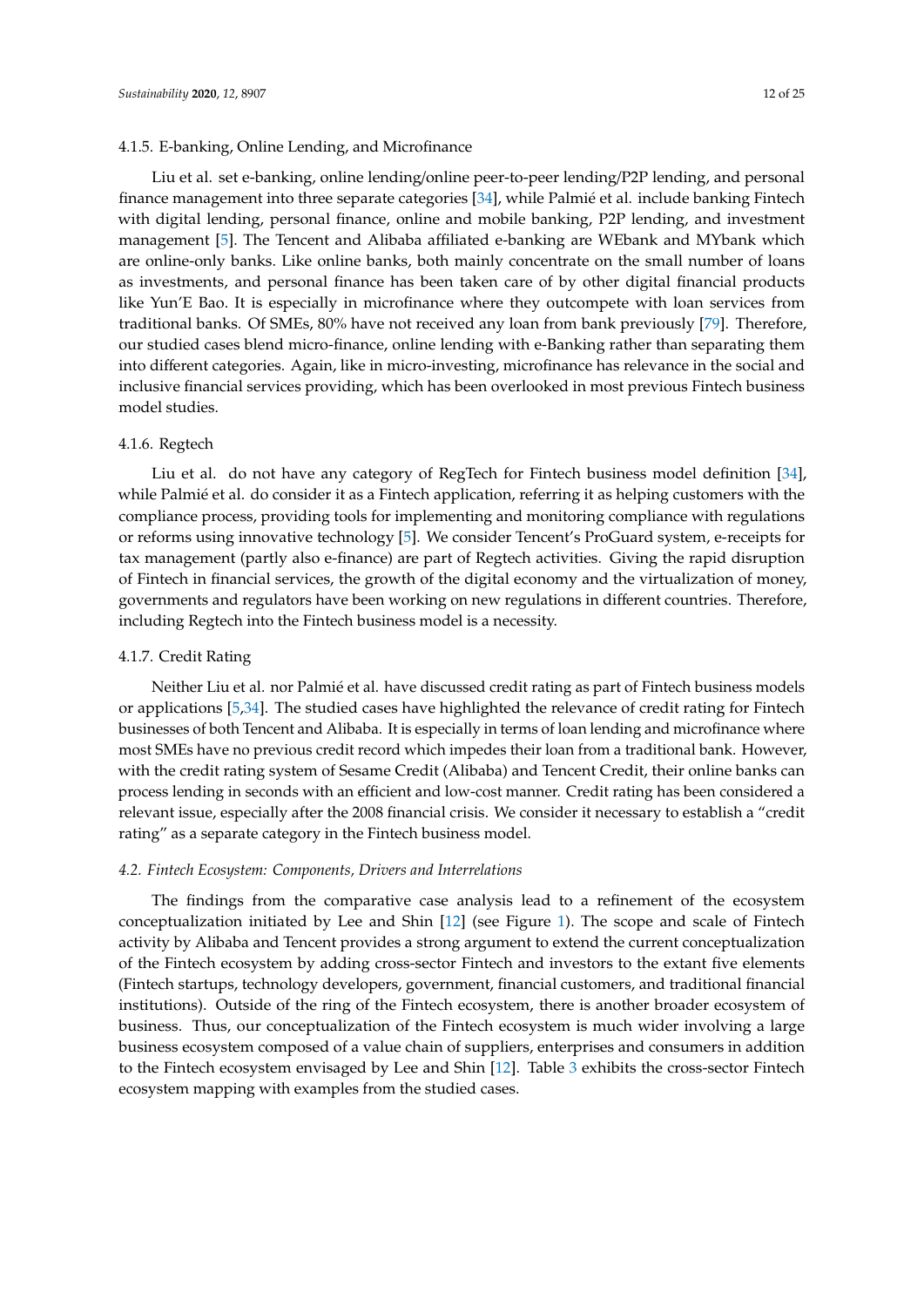<span id="page-12-0"></span>

**Figure 1.** An Eco-Systematic View of Cross-sector Fintech. **Figure 1.** An Eco-Systematic View of Cross-sector Fintech.

| <b>Eco-Systematic Relation</b>     | Alibaba Examples                                                                                                                                                                                                                                                                                               | <b>Tencent Examples</b>                                                                                                                                                                                                                                                                          |
|------------------------------------|----------------------------------------------------------------------------------------------------------------------------------------------------------------------------------------------------------------------------------------------------------------------------------------------------------------|--------------------------------------------------------------------------------------------------------------------------------------------------------------------------------------------------------------------------------------------------------------------------------------------------|
| <b>Business Ecosystem</b>          | Alibaba founded as an<br>e-Commerce platform (1999)<br>Environmental protection<br>initiatives announced<br>(2010, environment responsibility)<br>Agriculture finance business<br>implemented (2014, interconnection<br>with a sustainable business ecosystem)                                                 | Online avatar product QQ Show launched<br>(2003, entertainment provider) QZone<br>launched for social networking service<br>(2005, networking service provider)<br>Tencent Charity Foundation established<br>(2007, social responsibility)<br>WeChat launched as social media<br>platform (2011) |
| <b>Financial Investors</b>         | Yu'E Bao launched with Tianhong<br>Wealth Management, even if with<br>RMB1 (2013, micro investor)<br>Investing in One97 Communications,<br>an Indian Fintech startup that<br>operates Paytm (2015)                                                                                                             | Naspers purchased 46.5% of Tencent<br>(2001, investment reception as<br>Fintech Startup)<br>Tencent led investing in WaterDrop,<br>a healthcare crowdfunding platform (2016)                                                                                                                     |
| <b>Fintech Startups</b>            | Alipay launched as online payment<br>platform (2004)<br>Mobile payment service<br>launched (2009)                                                                                                                                                                                                              | TenPay launched as online payment<br>system $(2005)$<br>WeChat Pay launched (2013)                                                                                                                                                                                                               |
| Traditional Financial Institutions | Aliloan launched in partnership with<br>ICBC and CCB to help SMEs with<br>limited assets or credit history based<br>on transaction histories and credibility<br>rating at Alibaba (2007, cooperate)<br>Joint project with the Bank of China<br>for quick payment with a credit card<br>$(2010, \text{supply})$ | LiCaiTong (Wealth Management Platform)<br>launched (2014, compete) WEbank<br>cofounded (2015, complement)<br>Tencent Credit launched (2017, supply)<br>MOU with Asian Digital Bank Corporation<br>to develop cloud-based financial services<br>(2020, cooperate)                                 |
| <b>Financial Clients</b>           | Alipay's "Online Inquiry System"<br>for online customer service (2005)<br>Alibaba Microfinance Company<br>established (2010)                                                                                                                                                                                   | Wexin Red Packet launched<br>(2014, serve SME clients)<br>WEbank's Particulate Loan gave credit to<br>over 10 million people with transaction<br>amounts over 7 billion RMB in 10 months<br>after launching (2015)                                                                               |

other than China and India. Both have market capitalization higher than 500 billion USD in July 2020,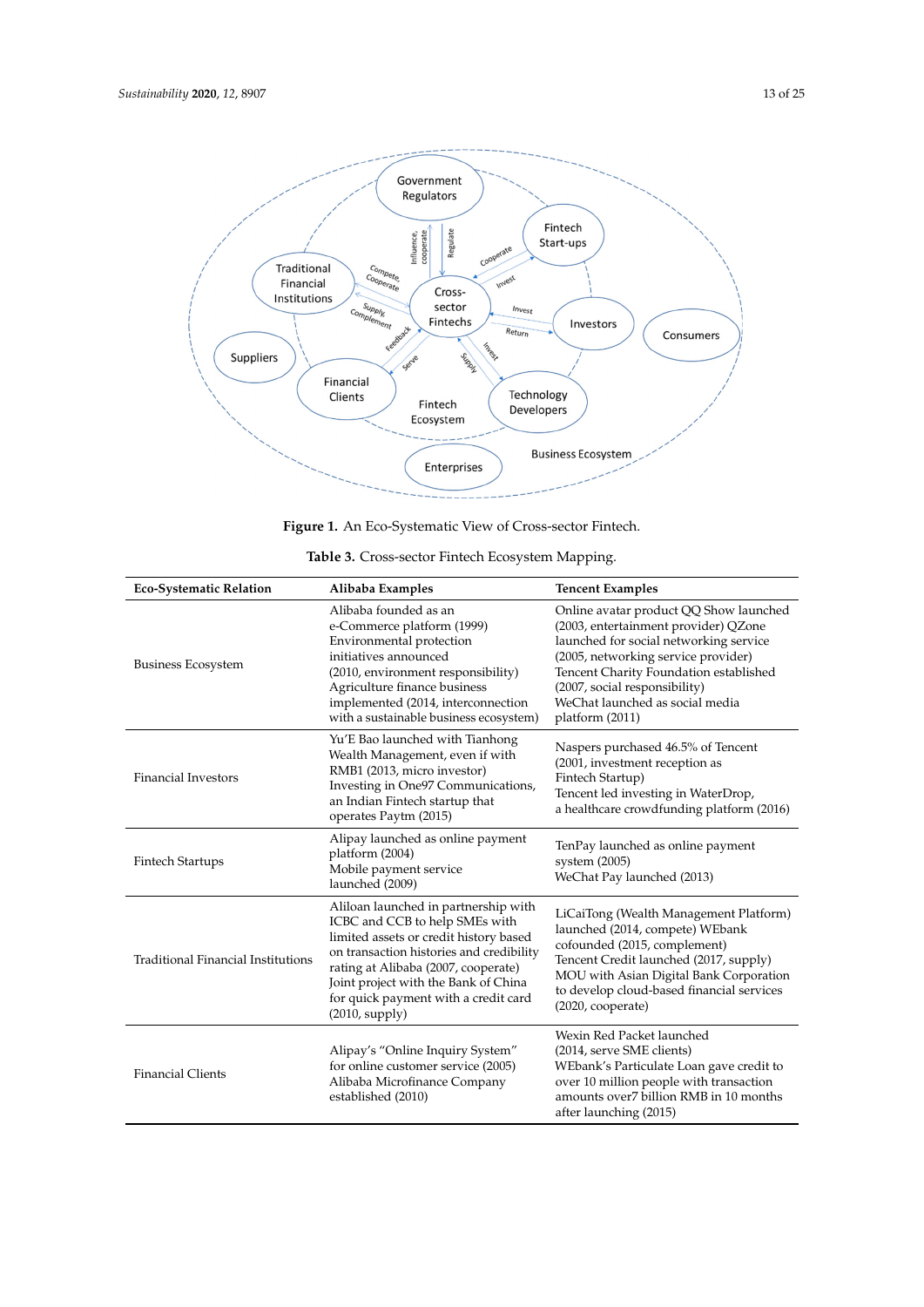<span id="page-13-0"></span>

| <b>Eco-Systematic Relation</b> | Alibaba Examples                                                                                                                                                                                                                                                                                                      | <b>Tencent Examples</b>                                                                                                                                                                                                                         |
|--------------------------------|-----------------------------------------------------------------------------------------------------------------------------------------------------------------------------------------------------------------------------------------------------------------------------------------------------------------------|-------------------------------------------------------------------------------------------------------------------------------------------------------------------------------------------------------------------------------------------------|
| Government Regulators          | Ant Financial established to take over<br>Fintech business of Alibaba due to the<br>regulation restriction (2014)<br>Green Digital Finance Alliance,<br>an international alliance with UNEP<br>$(2017,$ cooperate)<br>Ant Financial changed to Ant<br>Technology due to regulation<br>sensitivity to financial (2020) | Tencent limited the functionality and usage<br>volume of Q Bi (Virtual currency) after<br>governmental regulation (2007)<br>e-Receipts Solution launched with Zi Tax<br>Innovation Lab, cofounded with Shenzhen<br>Tax Bureau (2018, cooperate) |
| <b>Technology Developers</b>   | Sesame Credit established as the first<br>Chinese credit agency (2015, Big Data<br>application)<br>International remittance service<br>(2018, blockchain technology)<br>Dragonfly as a facial recognition<br>payment device (2018, electronic POS<br>technology development)                                          | Tencent Cloud services launched (2013)<br>ProGuard system for malicious accounts<br>detection in online promotion with virtual<br>currency $(2015)$<br>MiniPrograms launched for E-Commerce<br>advertising (2017, Super Apps technology)        |

**Table 3.** *Cont.*

Undoubtedly, cross-sector Fintechs are active participants in a Fintech ecosystem than the economic geography approach proposed in Lai and Samers [\[55\]](#page-22-5), and Wojcik [\[56\]](#page-22-4), as an unfolding of "Fintech Cube". Our findings clearly confirm that the role of cross-sector players evolved over time and they adopted specific roles, co-create value and depend on other actors for development and existence. Both Alibaba and Tencent initially developed business activities such as e-commerce and instant messaging before launching into Fintech. However, weak credit card penetration prompted Alibaba and Tencent to look for other solutions to expand their business in the Fintech area [\[64\]](#page-22-13). With the expansion of their corresponding business and diversification, both entered the field of Fintech for its prosperity and related strategic diversification needs. Launching Alibaba's Alipay, in 2004, and Tencent's Tenpay, in 2005, facilitated their e-commerce and other purchasing transactions, in addition to ensuring a better purchase convenience and security. Due to the close relation to e-commerce, it proves advantageous for e-commerce-related high-tech companies to enter the Fintech area, and become cross-sector Fintech, through electronic payment in this case, with the adoption of related technology in online transactions [\[89\]](#page-23-17). The justification of cross-sector extension enables us to solidify the true impact of what we call the "cross-sector Fintech" as exemplified by Alibaba and Tencent, with the following characterizations.

## 4.2.1. Size

Cross-sector Fintech played a major role to drive the Fintech sector development and growth, instead of traditional financial institutions, or Fintech start-ups. The influence of giant tech companies like Tencent and Alibaba's participation in the Fintech sector is so large that their sheer scale and speed had made differences. Their mobile monthly active users are respectively 1164.8 and 846 million according to the last annual reports (see Table [1\)](#page-6-0), larger than the population of any country other than China and India. Both have market capitalization higher than 500 billion USD in July 2020, more than any traditional financial institution in the world. Brackert et al. highlight that global retail banking is racing for relevance and scale [\[91\]](#page-23-19), whereas cross-sector Fintech had already achieved such relevance and scale.

#### 4.2.2. Multiple Relationships

The multiple relationships between cross-sector Fintech and traditional financial institutions are more varied than the current debate on cooperation and competition [\[45](#page-21-22)[,92\]](#page-23-20). They compete, cooperate, supply and complement; thus, mere analytical focus on cooperation and competition in relationships would be incomplete. Though the two studied cross-sector Fintechs have been regarded as a principal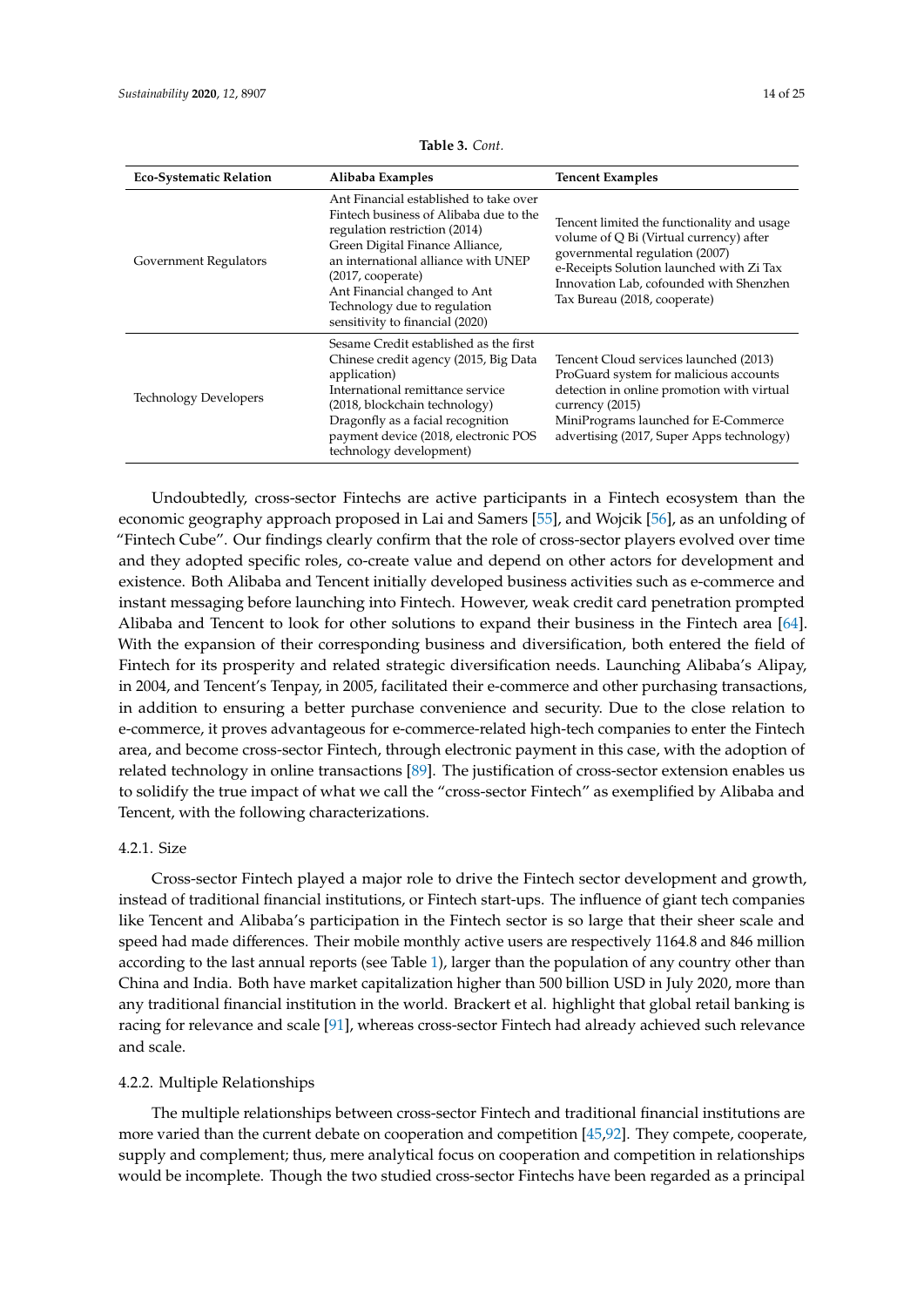business threat for traditional banks with some collaborations, Alibaba and Tencent are also technology developers, providing traditional banks with digital platforms for social media, big data analytics, cloud computing, artificial intelligence, and so on. As a supplier, the credit rating agencies Sesame Credit (Alibaba) and Tencent Credit offer their Fintech services to traditional banks to improve the incumbents' accuracy in credit assessment and loan lending decisions. In addition, much of the online microfinance lending carried out by WEbank and MYbank, is targeting SMEs that never received any loan from traditional banks. Cross-sector Fintech thereby covers a niche market whose needs were unattended before with a complementary role to the existing competitors.

## 4.2.3. Financial Inclusion

In the cross-sector Fintech ecosystem role of investors is noteworthy; we identify two types: major investors and micro investors. Alibaba received significant financial investment from Softbank, a major high-tech investing company based in Japan, to support its initial launch and continuous development, including for the expansion of its activities in Fintech. Alibaba also established a direct interlocking directorate with its principal investor to gain greater coherence in business actions and to facilitate a community of interest among Fintech actors [\[93\]](#page-23-21). This direct interlock ended in May 2020. Likewise, Tencent depended on venture capitalists' investments and, later, Naspers' investment. Once established as significant players and active in the Fintech ecosystem, both actors become frequent investors in other Fintech start-ups. Examples are Tencent in Indonesian Gojek, and Alibaba and Ant Financial in Indian Paytm Karo [\[86\]](#page-23-14). Other types of investors in the ecosystem are the numerous micro investors who are often financial customers or business clients or social media users at the same time. Here, the cross-sector players monetize their enormous customer or user base and allow them to invest in the financial market without an established minimum limit, drastic deviation from traditional investment business models that commonly require a minimum amount in order to participate. These inclusive financial activities of cross-sector Fintech are also reflected in the above microfinance to SMEs who were used to be excluded from bank loan obtaining.

## 4.2.4. Interconnectivity and Flexible Technology Platform

Both Tencent and Alibaba function within a larger business ecosystem rather than limiting themselves to the Fintech ecosystem. Indeed, the Fintech ecosystem and business ecosystem interconnect and interact for mutual benefits. Tencent's slogan is connecting ecosystems, from connecting people, services and devices, to connecting enterprises and future technologies, fostering win-win ecosystems for everyone [\[87\]](#page-23-15); while Alibaba specifies that their ecosystem consists of four layers of platforms, which are independent but also interconnected [\[79\]](#page-23-7). These two players have developed what is called "Super Apps" by designing single technology platforms that allow ecosystem entities to smoothly plug-in their own "Mini-Apps", to run a more efficient system to grow than the individual entities can do. At the bottom of this Super App ecosystem, there is cloud intelligence and data technology to provide general support for an efficient and advantageous ecosystem business model. Above this layer, there are financial services, which closely link with technology innovations providing competitive advantages in the Fintech sector. The competitive financial service relies on the higher-level layer of logistic and supply chain management to make the channel to market smoothly. The final but not the least important layer is the platform of customers, which is on the top of the whole ecosystem driven by four elements: online sales and distribution, data-driven product innovation, digital marketing and branding, and channel management [\[94,](#page-23-22)[95\]](#page-23-23). Red Packet is one of these examples that both WeChat and Alipay launched. As an innovative Fintech product, Red Packet is a virtual red envelope containing money for gift-giving, which is very particular in China. However, more than simply a means for money transfer, Red Packet has provoked a social phenomenon and attraction, and has become an effective promotional tool for business.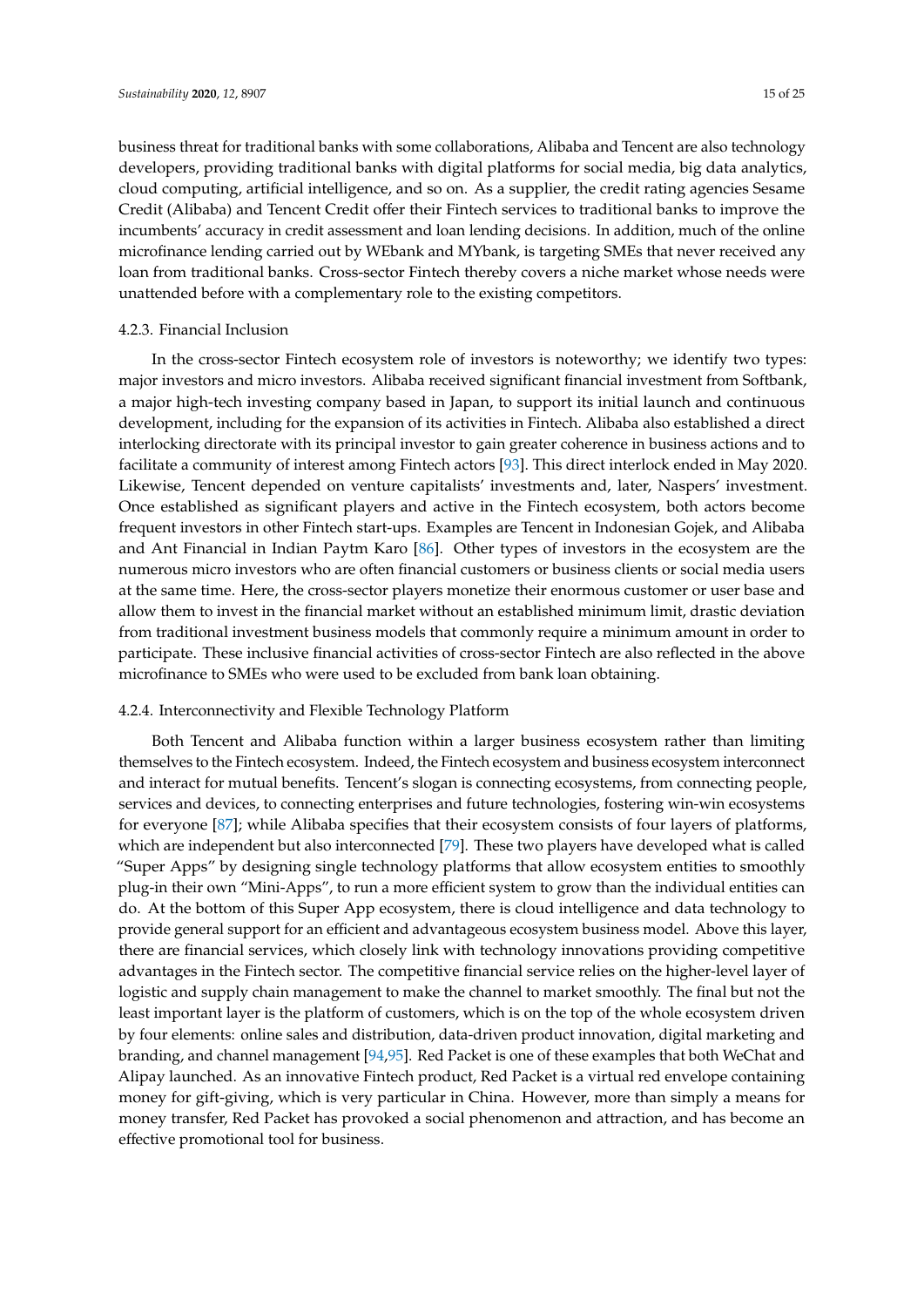## *4.3. Fintech Ecosystem Evolution: Fuzzy Boundaries*

From the studied cases, we found government regulators play an important role in the evolution of Fintech business model innovation and ecosystem development. Sender describes that two tech giants had special love from the People's Bank of China (PBoC) which allowed them to grow into monsters, while all the banks and the China Banking Regulatory Commission (CBRC) complained [\[82\]](#page-23-10). Without the green light of the regulator, it would have been impossible for Alibaba and Tencent to have such rapid growth in Fintech areas, as many activities require government-issued licenses to legally operate. Recently, however, PBoC is experimenting with a new digital currency, hoping to reduce the dominance of Alibaba and Tencent in digital payment [\[87\]](#page-23-15).

In addition to its large population size, Revesz reported that Chinese consumers' trust and willingness to accept new technology is higher and faster than any other country [\[96\]](#page-24-0). Trustworthiness is a crucial element for financial services, especially for Fintech, as it influences the repurchase intention of consumers [\[89](#page-23-17)[,97\]](#page-24-1). The scale and relevance that Tencent and Alibaba possess have been due to their ethical and social values embedded in their corporate culture. Compared to Fintech startups, the cross-sector players do not have a "liability of newness" [\[63\]](#page-22-12), but constitute a competitive advantage in attracting financial clients [\[5](#page-20-3)[,15\]](#page-20-12). Chong describes the trustworthy reputation building of Tencent's and Yu'E Bao (Alibaba) by having people believe that "WeChat and Alibaba are big companies; their scale already guarantees that they won't steal your money" [\[90\]](#page-23-18) (p. 300). Cross-sector Fintech enjoys this reputation and trust from users generated from their earlier experience and size. Because cross-sector Fintech operates at the intersection of financial service and technology, the boundary of the two is very fuzzy. We can identify several forms of fuzziness.

#### 4.3.1. Finance vs. Tech

Indeed, both Alibaba and Tencent have changed their corresponding Fintech brands from financial to technology in 2020. Ant changed its name from Ant Financial to Ant Technology in 2020, in order to present them as technology companies to prevent regulation scrutiny and expand further into technology business areas; top executives even prefer to call them "techfin" instead of "Fintech" to emphasize their technology prowess over financial services [\[98\]](#page-24-2). Alibaba and Tencent created their integrated business ecosystem with multiple applications to serve a variety of customers within a single platform. Red Packet QR and facial recognition POS are some of these Fintech examples with underlying common technologies like blockchain which could be applied in other business contexts. Chinese Fintech like Alibaba and Tencent are top-ranked in terms of Fintech patent applications [\[99\]](#page-24-3). In a digital-enabled platform or a platform of multiple platforms, Pollari and Ruddenklau highlight the Fintech emergence as blurring of traditional industry boundaries around the customer, i.e., the industries converge and players from adjacent sectors invent business models to solve customer problems or remove friction points in expanding financial services offering [\[67\]](#page-22-16).

## 4.3.2. Terminology

Fuzziness in cross-sector Fintech occurs due to terminology and categorization as well. As discussed in Section [4.1,](#page-8-0) questions may arise on whether microfinance could have its own category, or be part of the online lending category; whether online lending in a separate category or being part of e-banking; whether there should be a category of e-banking, and so on. A similar question could be asked regarding credit rating, micro-investing, wealth management, securities trading with the capital market business model, Insurtech and Regtech, etc.

#### 4.3.3. Role

Traditional Western business models often explicitly define the role of different stakeholders in the value chain, e.g., investors, consumers. In the case of Yu'E Bao, the innovative business model provides customers a double-account service [\[88\]](#page-23-16): Consumption payment and investment, which bundle the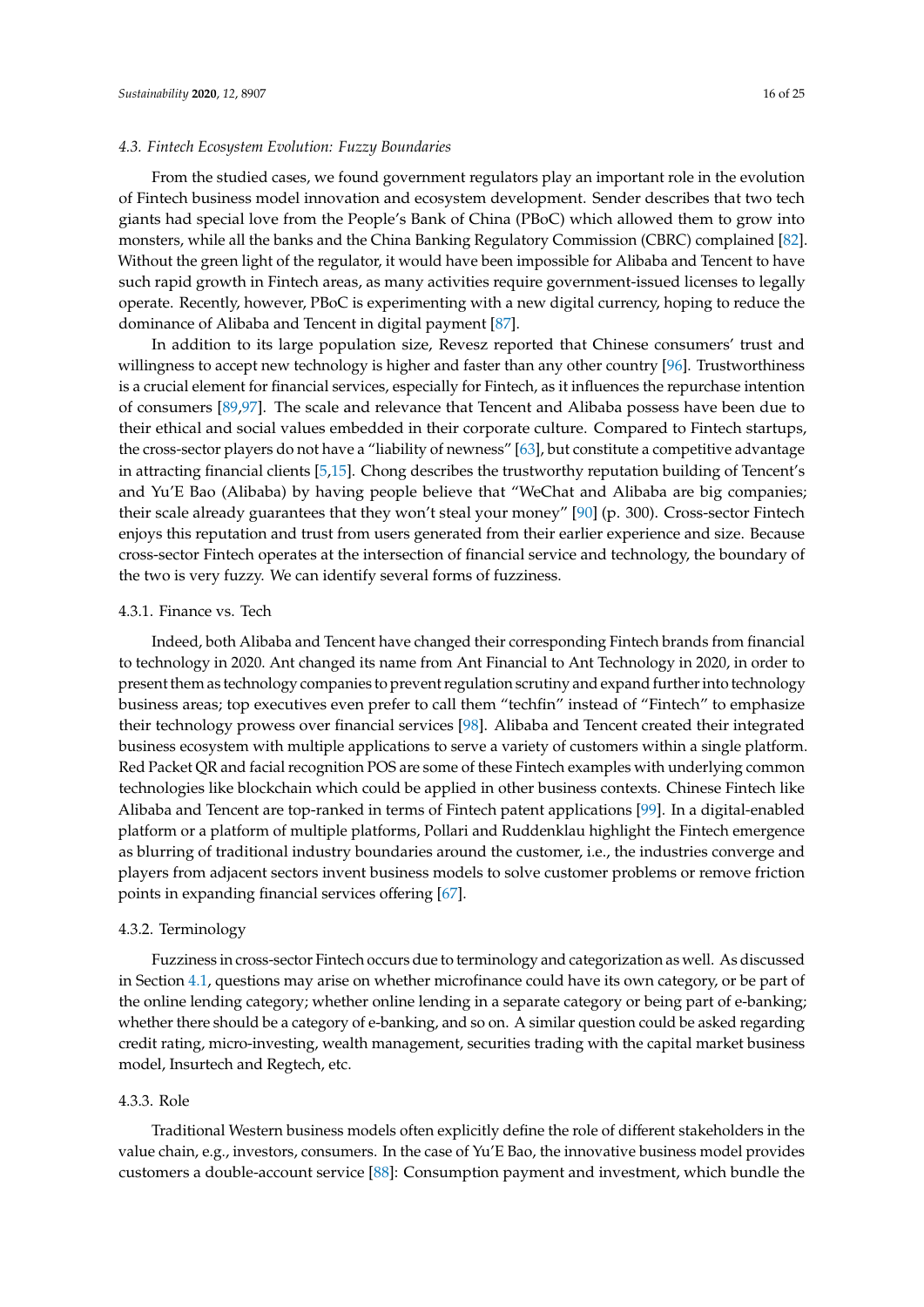services on the same users to maximize the performance. Additionally, a supplier of an e-commerce portal could be a customer of financial credit services. A buyer of a retailing business could be a cash depositor as a source for financial investment. It may be Fintech ecosystem specific or cross-ecosystem like the example illustrated in the above to have e-commerce suppliers as users of supply chain finance.

## 4.3.4. Stakeholder Relationships

Due to the multiple roles involved, the relationships between different stakeholders also become fuzzy. For instance, Ant, as a cross-sector Fintech, has well discovered the financial services to the end consumers but is also supplying its technology to 200 other financial institutions as a technology developer [\[100\]](#page-24-4), with whom they also compete to attract financial clients, and cooperate in many occasions to build common projects to serve (e.g., contactless lending initiatives during COVID-19). In the area of SMEs lending, the majority of their clients are first-time borrowers which is a niche market uncovered and complementing traditional banks' offering. Similarly, an individual may start the relationship with Tencent as a QQ account user, moving then to WeChat messaging service where they start with WeChat Pay as a mobile payment user. Yu'E Bao's users are investors and Alipay users at the same time. This relationship fuzziness creates complexity in stakeholder management.

#### **5. Discussions, Conclusions and Limitations**

#### *5.1. Conclusions and Propositions*

The purpose of this study was to explore the position of cross-sector Fintech in the Fintech ecosystem domain to better understand its drive, business model innovation, and development. The findings not only show that the Fintech ecosystem continues to evolve due to the dynamic changing of player structures. Moreover, the findings demonstrate that cross-sector players such as Alibaba and Tencent are different from traditional Fintech startups due to their maturity levels, resources and capabilities, economy of scale, and being experienced ecosystem players. They require the attention of academics and practitioners alike due to their importance for sustainable development and for providing lasting benefits to people and society at large. With respect to business model innovation and development, our study revealed three key issues in the Fintech ecosystem and Fintech business models enabling us to derive 3 propositions, as below.

First, the competitive advantage in the Fintech sector is no longer solely based on finance specific technical knowledge but also on technological expertise and innovative business models. When Wilson and Campbell propose analyzing the Fintech phenomenon from a functional perspective [\[101\]](#page-24-5), they adopt Merton and Bodie's six core financial functions: clearing and settling payments, pooling resources and subdividing shares, transferring resources across time and space, managing risk, providing information, and dealing with incentive problems [\[102\]](#page-24-6). This definition also differs from existing terminology commonly used for categorizing Fintech business models. Our research shows the overlapped and fuzzy conceptualization of categories, which were largely ignored in most previous Fintech ecosystem studies.

We infer that the rapid pace of technological change renders such categorization rapidly obsolete when applied to cross-sector Fintech. Our findings reinforce the call of Gimpel et al. according to which researchers should consider alternative taxonomies for a better understanding of the Fintech phenomenon and the role of cross-sector Fintech [\[11\]](#page-20-8). Consistency of terminology and approach is claimed to be important as "if there were agreement and standardization of what is meant by "functions", this would enable greater comprehension of the system and between systems operating in different countries thus enhancing oversight and regulation" [\[101\]](#page-24-5) (p. 419). Fintech researchers have not unified the terminology to be used in Fintech business models or functions as yet. Therefore, we propose the following proposition for future research or eventual conversion into hypotheses for quantitative testing: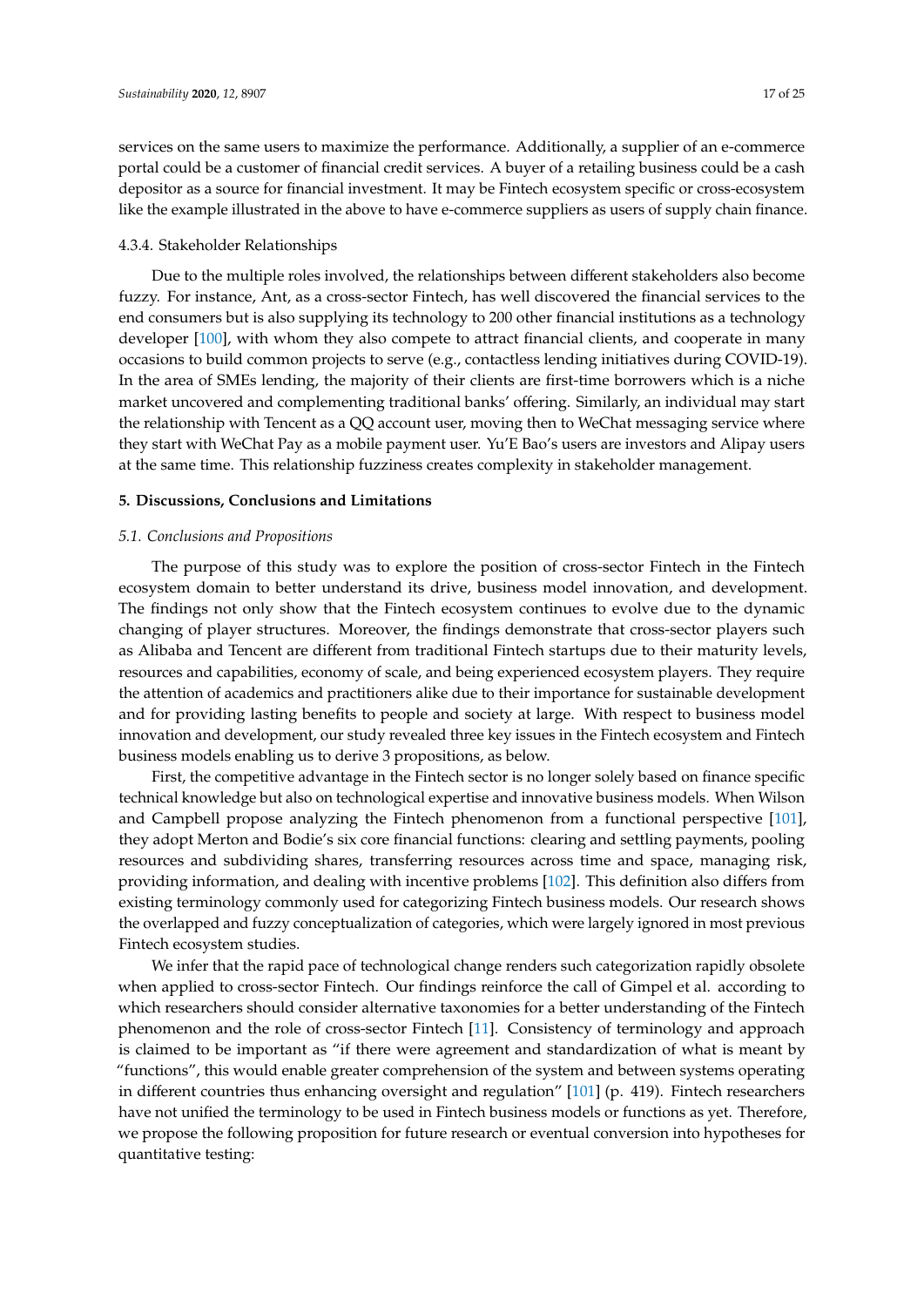# **Proposition 1.** *The fuzziness of the Fintech business model conceptualization impedes the appreciation of changes and innovation in business models in the Fintech sector.*

Second, the role of cross-sector players in Fintech to compete with traditional incumbents creates a large scale impact on society. The Fintech applications by Alibaba and Tencent provide financial services at an affordable cost to all parts of society, aiding their financial inclusion [\[6\]](#page-20-4), apart from supporting economic growth through increasing financial resources to support real economic activity, particularly for individuals and small and medium enterprises. For instance, the capability of Yu'E Bao to accumulate more than RMB500 billion of assets in nine months of its launch in a post-2008 financial crisis-era largely supports the financial sourcing for economic growth. Its involvement of 81 million investors as micro-investors, with the majority holding thousands of RMB in the account, illustrates the democracy in the Fintech market, with most of those included having never invested in the money market before. Similar to MYbank, Tencent's WEbank has also addressed inclusive finance targeting SMEs. Its small business loan, WeiYeDai, debuted in 2017, with 66% of clients who had never borrowed money before. This inclusive financing opportunity provided jobs to more than 2 million people [\[103\]](#page-24-7). While the emergence of the cross-sector players also brings new challenges and risks, the potential benefits to sustainable economic value creation and financial inclusion are considerable. Qu, Zhang and Ding's study suggests that Chinese banks cooperate with high-tech industries to improve the technical quality of patents and learn Alibaba's international patent strategies to increase the overseas patent application quantity, expand market share, and gain competitive advantages [\[104\]](#page-24-8). This suggestion is proved by the fact that Chinese insurer Ping'An ranked first in 2019 in terms of Fintech patent applications according to the World Intellectual Property Organization (WIPO), ahead of Alibaba [\[99\]](#page-24-3). Our current data could not verify if such a learning process occurred. Thus, further research on the relationship and network among Fintech and traditional financial institutions is desirable to understand the underlying ecosystem creation and development as well as the potential societal implications, such as the risk of a new digital divide between the technologically able and others [\[6\]](#page-20-4).

The technology capability and scale-based resources of cross-sector Fintech allowed Alibaba and Tencent not only to fill a gap in the market offerings to new customer groups, complementing extension of existing services, but most importantly, to become technology drivers for processes of traditional actors. Though it is fair to say that Chinese enterprises are better at business model innovation than breakthrough technological innovations [\[105\]](#page-24-9), Alibaba and Tencent are some of the Chinese enterprises which broke this stereotype. Alibaba filed 798 Fintech patents in 2019, ranked second in WIPO Fintech ranking [\[99\]](#page-24-3). In 2018, Tencent Foundation donated 1 billion RMB (about 143 million USD in July 2020 value) to set Xplorer Prize award for young scientists in areas of basic science and cutting-edge technologies [\[85\]](#page-23-13). Data from April 17, 2020, shows that Alibaba (Ant) and Tencent are two top-ranked enterprises in the global blockchain patent applications. Alibaba has been in this first position since 2017 with 1005 patents in 2019; WeBank of Tencent was also ranked fifth on this list [\[106\]](#page-24-10). Innovation capability in terms of technology, product, process and business model seems to be integrated into cross-sector Fintech. Further integrated innovation studies in the Fintech ecosystem is necessary to better understand the trends, terminology and categorization of Fintech. As the Fintech's payment evolution illustrated, payment methods using QR codes replaced cash and cards in a period of five years. It is very probable that in the next few years, new and better products will replace QR codes, according to a top manager in Tencent [\[107\]](#page-24-11). Therefore, we propose the following:

**Proposition 2.** *Technological, product, process and business model innovation are integrated in the cross-sector Fintech ecosystem, which leads to more democratic financial activity participation and inclusive finance for multiple stakeholders.*

Third, the participation of cross-sector actors is relevant for Fintech ecosystems to be a key player rather than a niche player as most Fintech startups do. This also brings several boundary fuzziness in the finance vs. tech, terminology, role, and stakeholder relationships, as presented in the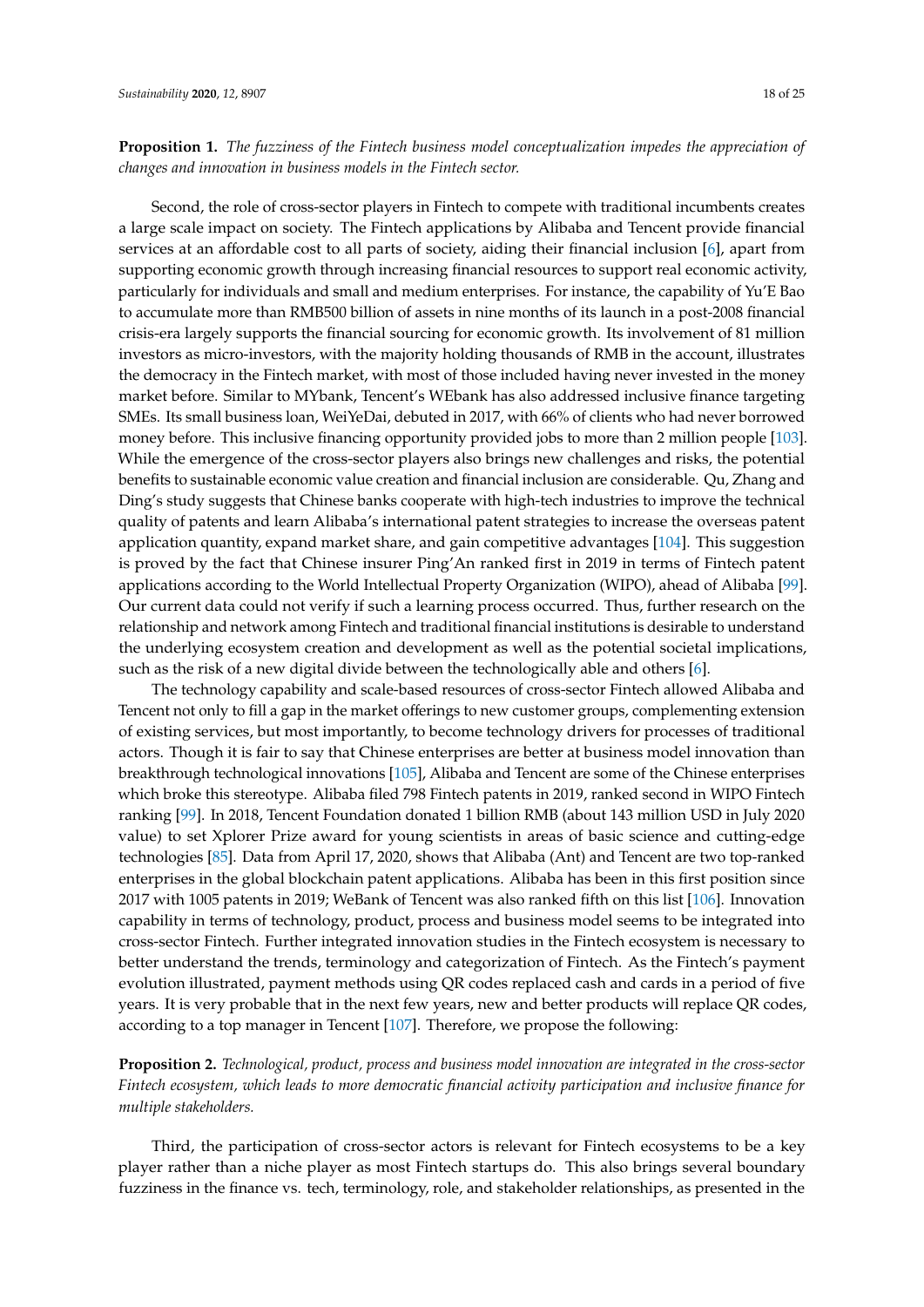finding section. For example, 83% of financial institutions reported that their businesses are at risk of Fintech in some aspects [\[8\]](#page-20-6). Further, banks are facing an existential crisis [\[4](#page-20-19)[,23\]](#page-21-1), in contrast to earlier studies, which highlighted cooperation and coexistence between Fintech and traditional commercial banks [\[88,](#page-23-16)[92](#page-23-20)[,104\]](#page-24-8). Our findings extend their relationships further by adding a dimension of supply and complementarity to the Fintech ecosystem. The multiple roles among different stakeholders in the cross-sector Fintech create network relations and build synergetic and integrative effect for sustaining competitive advantages. The network effects in the multiple role platforms and ecosystems in a large business ecosystem deserve further investigation on their interdependent effects and co-evolutional development.

The development of electronic finance (e-finance) rapidly advanced after the 2008 financial crisis by combining internet technologies, social networking, artificial intelligence, and big data [\[12\]](#page-20-9). Furthermore, cross-sector Fintech leads the Fintech transformation which broke down the boundary of several industries between banking, insurance, social media, e-commerce and IT; in addition to fostering business model innovation in numerous sectors like retailing, logistics, food delivery, and restoration. The recent COVID-19 pandemic has triggered worldwide deployment of remote work, social distance, and contactless practices which challenges several industries with profound impacts [\[108\]](#page-24-12). The financial industry is one of them and Fintech has taken a much larger role since then and the Fintech ecosystem has become an irreversible trend for the future. Therefore, we suggest the following proposition:

**Proposition 3.** *Multiple roles and boundary fuzziness in the cross-sector Fintech ecosystem foster network accessibility among Fintech actors with the opportunity to gain and sustain competitive advantages.*

#### *5.2. Discussions and Limitations*

All of this indicates that the sustainability of the Fintech sector is currently driven by technological firms rather than the traditional bank and financial-institution-based systems [\[19\]](#page-20-16). This is a dramatic change in Fintech ecosystem dynamics. Palmié et al. argue that disruptive innovations often originate at the ecosystem or system level rather than in individual firms, and the Fintech ecosystem's disruptive innovation needs and deserves further attention [\[5\]](#page-20-3). Therefore, the eco-systematic approach to Fintech that we take in this paper confirms and goes beyond what Anand and Mantrala claim: the most recent trend is a coopetition and co-existence relation between Fintech and traditional banks rather than competition and substitution [\[23\]](#page-21-1). A much more complex relationship between cross-sector Fintech and traditional banks, also with other stakeholders like Fintech startups, is presented in this study along with a co-existential eco-system to co-evolve.

As innovation has been the essence of the business development and corporate culture of the studied firms, we can also observe their positive social effects for business sustainability in a critical moment like COVID-19. China's economy has been largely affected since late January 2020, triggering a series of lockdowns, social distancing practices and travel restrictions, as well as in the rest of the world. Enterprises have been concerned with business continuity, supply chain disruptions, cost reductions, new opportunity identification, cash flow improvement, and remote workforce management. Affected but also taking it as an opportunity, Alibaba made a 20% revenue increase as the close of the fiscal year on 31 March 2020. Together with Ant and other partners, they have implemented a comprehensive set of financial and business supports to alleviate some near-term challenges. As of 30 April 2020, approximately RMB130 billion (about USD 18.4 billion with the value of the day) has been provided to merchant customers to provide liquidity, and over RMB 12 billion in twelve-month loans with preferential interest rate. Billions of RMB in value in the form of subsidies and technical support have been provided such as waivers of platform technology fees, annual service fees and warehouse fees, and reductions of commissions and logistics costs. The further program was launched in April 2020 to develop digitalized manufacturing clusters, accelerate the digital transformation of China's agriculture sector, and alleviate financing challenges of SMEs, etc. [\[79\]](#page-23-7). The social dimension of the cross-sector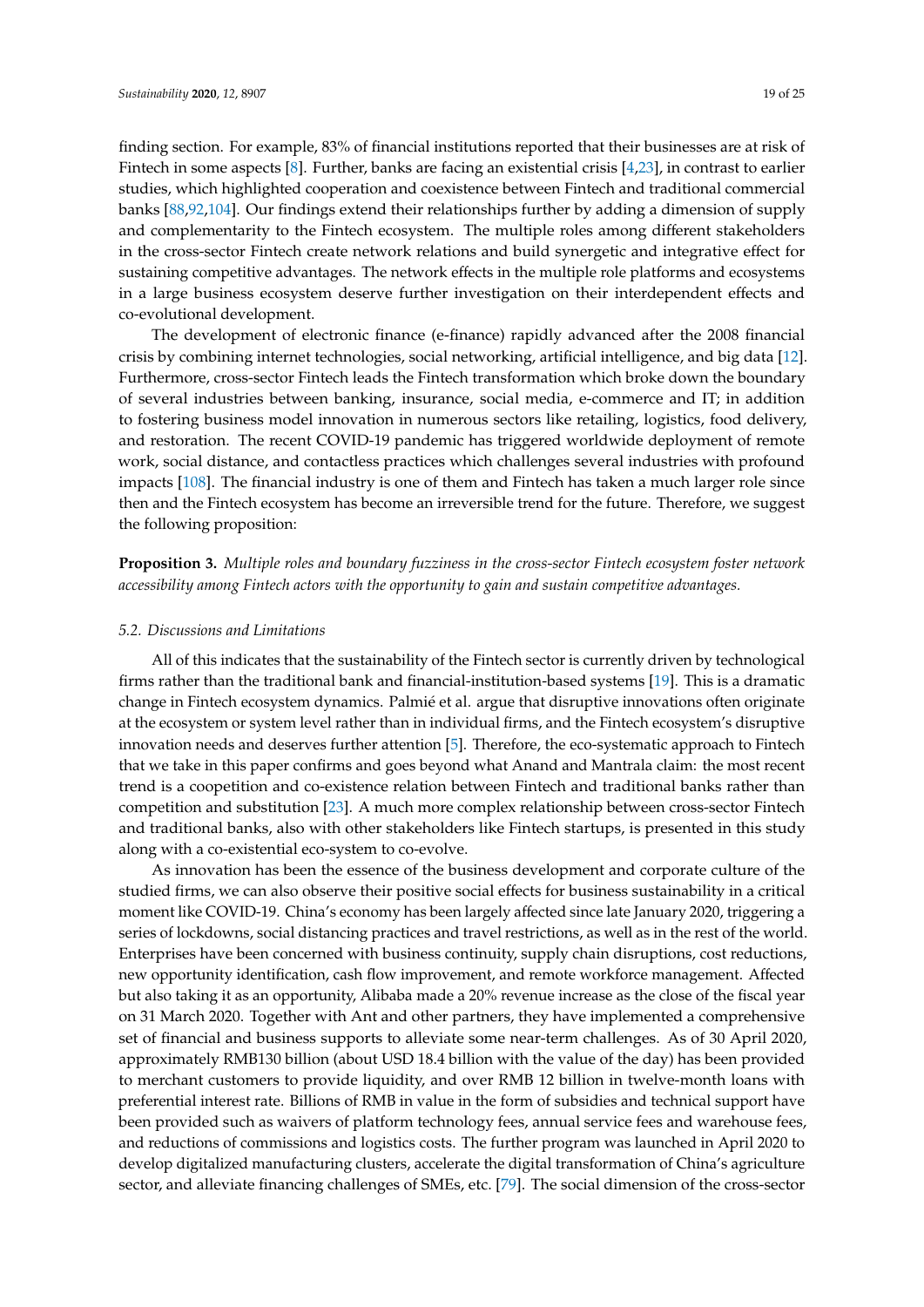Fintech ecosystem has been understudied in general. However, due to the cost-efficiency provided by big data analytics and other technological advancements, Fintech has empowered less resourceful segments to have a better opportunity to sustain business and alleviate poverty. The further exploration of this dimension will be fruitful for creating a more harmonious, democratic and sustainable society.

Palmié et al.'s study on the disruptive innovation in the Fintech ecosystems has remained at the level of disruptive and non-disruptive innovation, arguing the need for further study on how different types of innovation relate to ecosystems, for instance, competence-enhancing versus competence-destroying innovation, architectural versus generational innovation, and incremental versus disruptive innovation [\[5\]](#page-20-3). Though we do not follow the innovation typology that Palmié et al. propose, we do add new insights from the viewpoint of an alternative innovation approach to Fintech ecosystems as business models. From a business and management perspective, business model innovation is gaining more and more attention from scholars and practitioners as it breaks through the traditional market status-quo [\[109\]](#page-24-13). Alibaba and Tencent provide the example of this Fintech-driven ecosystem evolution, essentially based on their innovative business models tackling untapped market demands supported by technological efficiency and effectiveness, converting technological innovation into product innovation, process innovation and, dramatically changed, whole business models.

Organizations must blend digital and human capabilities to succeed in the digital transformation era [\[91\]](#page-23-19). The future of the financial industry seems to center on the customers, creating a trend for a platform-based industry structure with multiple layers, and a race for relevance and scale among banks and new entrants. Whether Fintech normalizes, or incumbent banks will consolidate to take over the customer interfaces, may vary depending on the market and country context. Our study context is China, a leading emerging market with regulator support and a huge population to allow cross-sector Fintech to gather scale at a fast pace. Large cross-sector Fintech may drive the Fintech ecosystem in a more global context. Regardless, the drivers of extraordinary innovation around the world going to be critical for underlying sustainable development.

Due to space restrictions, we concentrated on exploring the differentiated innovative Fintech business models of Chinese cross-sector giants, and their interrelations from an eco-systematic view. This limits the possibility to further understand the cause and generation process of these innovative Fintech business models within and beyond the existing ecosystems. We call for further discussions on the categorization of Fintech business models from the ecosystem perspective on the one hand, and the critical determinants for the interaction of Fintech ecosystem and business ecosystem development on the other hand. Our limitation also lies in the employed methodology though deemed appropriate for the current study purpose. For example, in analyzing the Fintech ecosystem composition to better understand business model innovation and development, our study employs multiple case study data from China and does not involve studies from other countries. In future research, we aim to conduct a comparative analysis of the impact of Fintech on sustainable business model innovation from emerging markets and developed country organizations. A quantitative survey study could also contribute to collect extensive data to test hypotheses once the Fintech categorization and ecosystem frame are better established. Indeed, the complexity of business model innovation driven by cross-sector actors has enabled the possibility of a mixed-method approach for future studies. In addition, an exploration between the Fintech ecosystem and sustainability is worthy of further attention. The evolution of Fintech-related technology has made inclusive finance more feasible than ever, even in emerging market economies. Micro-investing and microfinance through efficient access and evaluation are some of these examples for financial inclusion.

**Author Contributions:** The authors contributed to each part of the paper by: Conceptualization, Y.Z.-Z., S.R. and J.R.; methodology, Y.Z.-Z., S.R. and J.R.; formal analysis, Y.Z.-Z., S.R. and J.R.; investigation, Y.Z.-Z.; resources, Y.Z.-Z. and S.R.; writing—original draft preparation, Y.Z.-Z. and S.R.; writing—review and editing, Y.Z.-Z., S.R. and J.R.; visualization, Y.Z.-Z. and S.R.; supervision, Y.Z.-Z.; project administration, Y.Z.-Z. All authors have read and agreed to the published version of the manuscript.

**Funding:** This research received no external funding.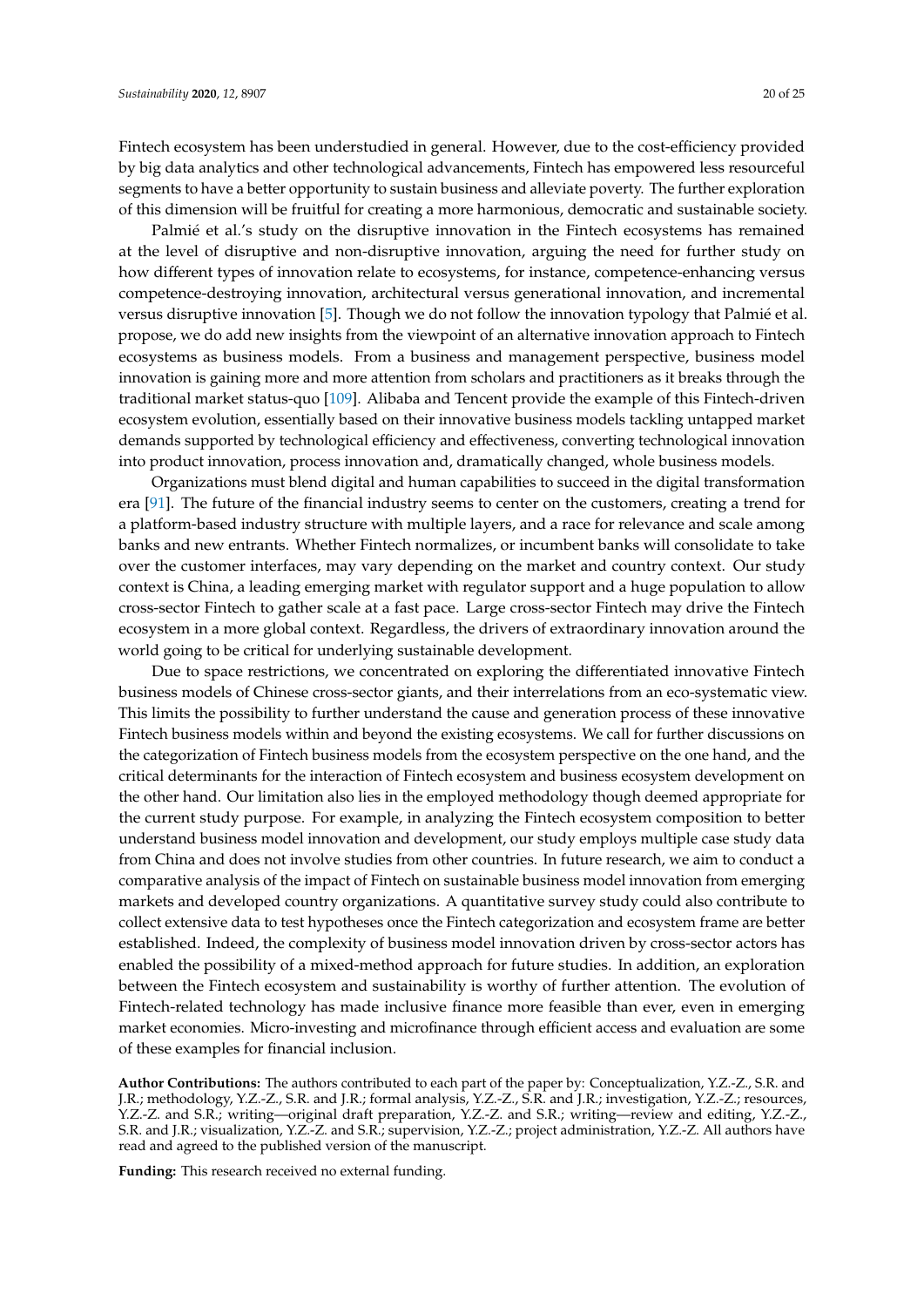**Acknowledgments:** Pabitra Dangol, Apurva Ambekar and Yuenleng Chow have provided technical supports in data collection, reference formatting and terminology clarification respectively.

**Conflicts of Interest:** The authors declare no conflict of interest.

## **References**

- <span id="page-20-0"></span>1. Basole, R.C.; Patel, S.S. Transformation through unbundling: Visualizing the global FinTech ecosystem. *Serv. Sci.* **2018**, *10*, 379–396. [\[CrossRef\]](http://dx.doi.org/10.1287/serv.2018.0210)
- <span id="page-20-1"></span>2. Eickhoff, M.; Muntermann, J.; Weinrich, T. What do Fintechs actually do? A taxonomy of fintech business models. In Proceedings of the International Conference on Information Systems 2017 (ICIS), Seoul, Korea, 10–12 December 2017; Volume 22.
- <span id="page-20-2"></span>3. Gomber, P.; Kauffman, R.J.; Parker, C.; Weber, B.W. On the Fintech revolution: Interpreting the forces of innovation, disruption and transformation in financial services. *J. Manag. Inf. Syst.* **2018**, *35*, 220–265. [\[CrossRef\]](http://dx.doi.org/10.1080/07421222.2018.1440766)
- <span id="page-20-19"></span>4. Mackenzie, A. The fintech revolution. *Lond. Bus. Sch. Rev.* **2015**, *26*, 50–53. [\[CrossRef\]](http://dx.doi.org/10.1111/2057-1615.12059)
- <span id="page-20-3"></span>5. Palmié, M.; Wincent, J.; Parida, V.; Caglar, U. The evolution of the financial technology ecosystem: An introduction and agenda for future research on disruptive innovations in ecosystems. *Technol. Forecast. Soc. Chang.* **2020**, *151*, 119779. [\[CrossRef\]](http://dx.doi.org/10.1016/j.techfore.2019.119779)
- <span id="page-20-4"></span>6. Arner, D.W.; Buckley, R.P.; Zetzsche, D.A.; Veidt, R. Sustainability, fintech and financial inclusion. *Eur. Bus. Organ. Law Rev.* **2020**, *21*, 7–35. [\[CrossRef\]](http://dx.doi.org/10.1007/s40804-020-00183-y)
- <span id="page-20-5"></span>7. Puschmann, T. Fintech. *Bus. Inf. Syst. Eng.* **2017**, *59*, 69–76. [\[CrossRef\]](http://dx.doi.org/10.1007/s12599-017-0464-6)
- <span id="page-20-6"></span>8. Ashta, A.; Biot-Paquerot, G. FinTech evolution: Strategic value management issues in a fast-changing industry. *Strat. Chang.* **2018**, *27*, 301–311. [\[CrossRef\]](http://dx.doi.org/10.1002/jsc.2203)
- 9. Maglio, P.P.; Spohrer, J. A service science perspective on business model innovation. *Ind. Mark. Manag.* **2013**, *42*, 665–670. [\[CrossRef\]](http://dx.doi.org/10.1016/j.indmarman.2013.05.007)
- <span id="page-20-7"></span>10. De Reuver, M.; Sorensen, C.; Basole, R.C. The digital platform: A research agenda. *J. Inf. Technol.* **2017**, *33*, 124–135. [\[CrossRef\]](http://dx.doi.org/10.1057/s41265-016-0033-3)
- <span id="page-20-8"></span>11. Gimpel, H.; Rau, D.; Röglinger, M. Understanding FinTech start-ups—A taxonomy of consumer-oriented service offerings. *Electron. Mark.* **2018**, *28*, 245–264. [\[CrossRef\]](http://dx.doi.org/10.1007/s12525-017-0275-0)
- <span id="page-20-9"></span>12. Lee, Y.; Shin, J. Fintech: Ecosystem, business models, investment decisions, and challenges. *Bus. Horiz.* **2018**, *61*, 35–46. [\[CrossRef\]](http://dx.doi.org/10.1016/j.bushor.2017.09.003)
- <span id="page-20-10"></span>13. Lusch, R.F.; Vargo, S.L.; Gustafsson, A. Fostering a trans-disciplinary perspective of service ecosystems. *J. Bus. Res.* **2016**, *69*, 2957–2963. [\[CrossRef\]](http://dx.doi.org/10.1016/j.jbusres.2016.02.028)
- <span id="page-20-11"></span>14. Eisenhardt, K.M.; Schoonhoven, C.B. Resource-based view of strategic alliance formation: Strategic and social effects in entrepreneurial firms. *Organ. Sci.* **1996**, *7*, 136–150. [\[CrossRef\]](http://dx.doi.org/10.1287/orsc.7.2.136)
- <span id="page-20-12"></span>15. Svensson, C.; Udesen, J.; Webb, J. Alliances in financial ecosystems: A source of organizational legitimacy for fintech startups and incumbents. *Technol. Innov. Manag. Rev.* **2019**, *9*, 20–32. [\[CrossRef\]](http://dx.doi.org/10.22215/timreview/1209)
- <span id="page-20-13"></span>16. Deng, Z.; Huang, Z.; Cheng, X. Fintech and sustainable development: Evidence from China based on P2P data. *Sustainability* **2019**, *11*, 6434. [\[CrossRef\]](http://dx.doi.org/10.3390/su11226434)
- <span id="page-20-14"></span>17. Hendrikse, R.; van Meeteren, M.; Bassens, D. Strategic coupling between finance, technology and the state: Cultivating a Fintech ecosystem for incumbent finance. *Environ. Plan. Econ. Space* **2020**, *52*, 1516–1538. [\[CrossRef\]](http://dx.doi.org/10.1177/0308518X19887967)
- <span id="page-20-15"></span>18. Shin, Y.J.; Choi, Y. Feasibility of the Fintech Industry as an Innovation Platform for sustainable economic growth in Korea. *Sustainability* **2019**, *11*, 5351. [\[CrossRef\]](http://dx.doi.org/10.3390/su11195351)
- <span id="page-20-16"></span>19. Zetsche, D.A.; Buckely, R.P.; Arner, D.W. Fintech for financial inclusion: Designing infrastructure for financial transformation. In *Sustainable Development Goals—Harnessing Business to Achieve the SDGs through Finance, Technology and Law Reform*; Walker, J., Pekmezovic, A., Walker, G., Eds.; Wiley: Hoboken, NJ, USA, 2019; Chapter 10.
- <span id="page-20-17"></span>20. Arner, D.W.; Barberis, J.; Buckley, R.P. The evolution of fintech: New post-crisis paradigm. *Georg. J. Int. Law* **2016**, *47*, 1271–1320. [\[CrossRef\]](http://dx.doi.org/10.2139/ssrn.2676553)
- <span id="page-20-18"></span>21. Gromek, M. Clarifying the blurry lines of Fintech: Opening the Pandora´s box of Fintech categorization. In *The Rise and Development of Fintech: Accounts of Disruption from Sweden and Beyond*; Teigland, R.S., Siri, A., Larsson, A., Moreno Puertas, C., Ingram, B., Eds.; Routledge: New York, NY, USA, 2018.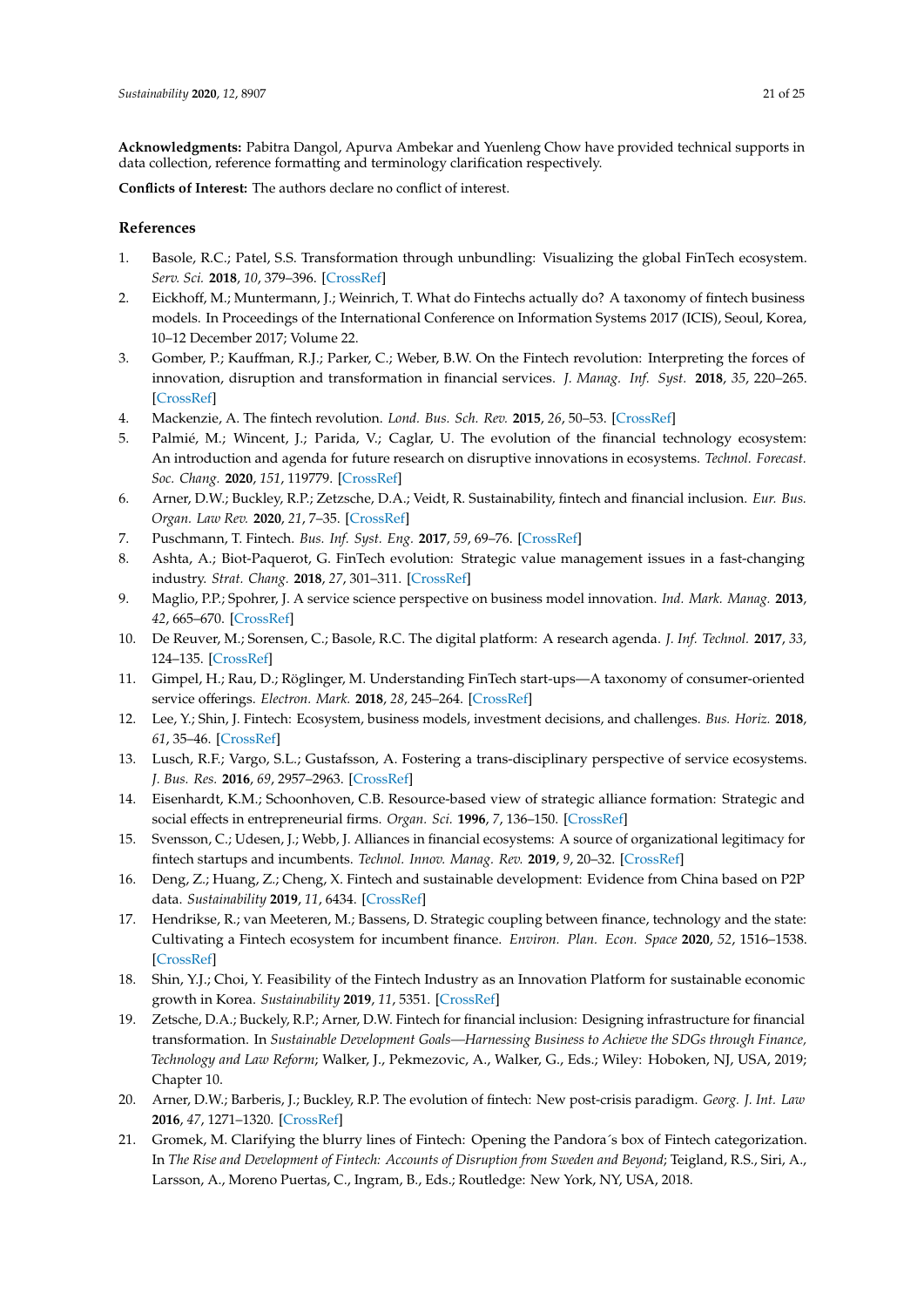- <span id="page-21-0"></span>22. Dorfleitner, G.; Hornuf, L.; Schmitt, M.; Weber, M. *Fintech in Germany*; Springer: Cham, Switzerland, 2017.
- <span id="page-21-1"></span>23. Anand, D.; Mantrala, M. Responding to disruptive business model innovations: The case of traditional banks facing fintech entrants. *J. Bank. Financ. Technol.* **2019**, *3*, 19–31. [\[CrossRef\]](http://dx.doi.org/10.1007/s42786-018-00004-4)
- <span id="page-21-2"></span>24. Smelund, A. Value cocreation in service platform business models. *Serv. Sci.* **2012**, *4*, 79–88. [\[CrossRef\]](http://dx.doi.org/10.1287/serv.1110.0001)
- <span id="page-21-3"></span>25. PWC. Financial Services Technology 2020 and Beyond: Embracing Disruption. Available online: [https:](https://www.pwc.com/gx/en/financial-services/assets/pdf/technology2020-and-beyond.pdf) //www.pwc.com/gx/en/financial-services/assets/pdf/[technology2020-and-beyond.pdf](https://www.pwc.com/gx/en/financial-services/assets/pdf/technology2020-and-beyond.pdf) (accessed on 13 July 2020).
- <span id="page-21-4"></span>26. Nuesch, R.; Puschmann, T.; Alt, R. Hybrid customer interaction. *Bus. Inf. Syst. Eng.* **2015**, *57*, 73–78. [\[CrossRef\]](http://dx.doi.org/10.1007/s12599-014-0366-9)
- <span id="page-21-5"></span>27. Parker, G.G.; Van Alstyne, M.W.; Choudary, S.O. *Platform Revolution: How Networked Markets Are Transforming the Economy*/*and How to Make Them Work for You*; WW Norton & Company: New York, NY, USA, 2016.
- 28. Fleming, L.; Sorenson, O. Financing by and for the masses. *Calif. Manag. Rev.* **2016**, *58*, 5–19. [\[CrossRef\]](http://dx.doi.org/10.1525/cmr.2016.58.2.5)
- <span id="page-21-6"></span>29. Sironi, P. *FinTech Innovation: From Robo-Advisors to Goal Based Investing and Gamification*; Wiley: Hoboken, NJ, USA, 2016.
- <span id="page-21-7"></span>30. Kharif, O. Contactless Payments Skyrocket Because No One Wants to Handle Cash. Available online: https://www.bloomberg.com/news/articles/2020-04-16/[no-touch-payments-skyrocket-because-no-one](https://www.bloomberg.com/news/articles/2020-04-16/no-touch-payments-skyrocket-because-no-one-wants-to-handle-cash)[wants-to-handle-cash](https://www.bloomberg.com/news/articles/2020-04-16/no-touch-payments-skyrocket-because-no-one-wants-to-handle-cash) (accessed on 30 August 2020).
- <span id="page-21-8"></span>31. EY. How Digitalization Impacts Financial Services Companies and Their Audits. Available online: https://www.ey.com/en\_gl/assurance/[how-digital-transformation-impacts-financial-services-companies](https://www.ey.com/en_gl/assurance/how-digital-transformation-impacts-financial-services-companies-and-their-audits)[and-their-audits](https://www.ey.com/en_gl/assurance/how-digital-transformation-impacts-financial-services-companies-and-their-audits) (accessed on 13 August 2020).
- <span id="page-21-9"></span>32. Ireland, R.D.; Hoskisson, R.E.; Hitt, M.A. *The Management of Strategy, International Edition*; South-Western Cengage Learning: London, UK, 2011.
- <span id="page-21-10"></span>33. Teece, D.J. Business models, business strategy and innovation. *Long Range Plan.* **2010**, *43*, 172–194. [\[CrossRef\]](http://dx.doi.org/10.1016/j.lrp.2009.07.003)
- <span id="page-21-11"></span>34. Liu, J.; Li, X.; Wang, S. What have we learned from 10 years of fintech research? A scientometric analysis. *Technol. Forecast. Soc. Chang.* **2020**, *155*, 120022. [\[CrossRef\]](http://dx.doi.org/10.1016/j.techfore.2020.120022)
- <span id="page-21-12"></span>35. Iman, N. The rise and rise of financial technology: The good, the bad and the verdict. *Cogent Bus. Manag.* **2020**, *7*, 1725309. [\[CrossRef\]](http://dx.doi.org/10.1080/23311975.2020.1725309)
- <span id="page-21-13"></span>36. Sangwan, V.; Harshita; Prakash, P.; Singh, S. Financial technology: A review of extant literature. *Stud. Econ. Financ.* **2020**, 71–88. [\[CrossRef\]](http://dx.doi.org/10.1108/SEF-07-2019-0270)
- <span id="page-21-14"></span>37. Slade, E.L.; Williams, M.D.; Dwivedi, Y.K. Mobile payment adoption: Classification and review of the extant literature. *Mark. Rev.* **2013**, *13*, 167–190. [\[CrossRef\]](http://dx.doi.org/10.1362/146934713X13699019904687)
- <span id="page-21-15"></span>38. Capgemini. World Fintech Report 2019. Available online: https://[www.capgemini.com](https://www.capgemini.com/es-es/wp-content/uploads/sites/16/2019/06/World-FinTech-Report-WFTR-2019_Web.pdf)/es-es/wp-content/ uploads/sites/16/2019/06/[World-FinTech-Report-WFTR-2019\\_Web.pdf](https://www.capgemini.com/es-es/wp-content/uploads/sites/16/2019/06/World-FinTech-Report-WFTR-2019_Web.pdf) (accessed on 14 August 2020).
- <span id="page-21-16"></span>39. Moore, J.F. Predators and Prey: A new ecology of competition. *Harv. Bus. Rev.* **1993**, *71*, 75–86.
- <span id="page-21-17"></span>40. Adner, R.; Kapoor, R. Value creation in innovation ecosystems: How the structure of technological interdependence affects firm performance in new technology generations. *Strat. Manag. J.* **2010**, *31*, 306–333. [\[CrossRef\]](http://dx.doi.org/10.1002/smj.821)
- <span id="page-21-18"></span>41. Siltaloppi, J.; Koskela-Huotari, K.; Vargo, S.L. Institutional complexity as a driver for innovation in service ecosystems. *Serv. Sci.* **2016**, *8*, 333–343. [\[CrossRef\]](http://dx.doi.org/10.1287/serv.2016.0151)
- <span id="page-21-19"></span>42. Cassiman, B.; Veugelers, R. In search of complementarity in innovation strategy: Internal R&D and external knowledge acquisition. *Manag. Sci.* **2006**, *52*, 68–82.
- <span id="page-21-20"></span>43. Chesbrough, H. Managing open innovation. *Res. Technol. Manag.* **2004**, *47*, 23–26. [\[CrossRef\]](http://dx.doi.org/10.1080/08956308.2004.11671604)
- <span id="page-21-21"></span>44. Drasch, B.J.; Schweizer, A.; Urbach, N. Integrating the "troublemakers": A taxonomy for cooperation between banks and fintechs. *J. Econ. Bus.* **2018**, *100*, 26–42. [\[CrossRef\]](http://dx.doi.org/10.1016/j.jeconbus.2018.04.002)
- <span id="page-21-22"></span>45. Kumaraswamy, A.; Garud, R.; Ansari, S. Perspectives on Disruptive Innovations. *J. Manag. Stud.* **2018**, *55*, 1025–1042. [\[CrossRef\]](http://dx.doi.org/10.1111/joms.12399)
- <span id="page-21-23"></span>46. Sandström, C.; Berglund, H.; Magnusson, M. Symmetric assumptions in the through of disruptive innovation: Theoretical and managerial implications. *Creat. Innov. Manag.* **2014**, *23*, 472–483. [\[CrossRef\]](http://dx.doi.org/10.1111/caim.12092)
- <span id="page-21-24"></span>47. Ferreira, J.J.P.; Mention, A.-L.; Torkkeli, M. Illumination in times of Uncertainty: Fifty Shades of Innovation for Societal Impact. *J. Innov. Manag.* **2015**, *3*, 1–4. [\[CrossRef\]](http://dx.doi.org/10.24840/2183-0606_003.001_0001)
- 48. Grebe, M.; Mönter, N.; Noakes, B.; T'Serclaes, J.-W.D.; Wade, B.; Walsh, I. Global Retail Banking 2016: Banking on Digital Simplicity. Available online: https://image-src.bcg.com/Images/[BCG-Banking-on-Digital-](https://image-src.bcg.com/Images/BCG-Banking-on-Digital-Simplicity-May-2016_tcm9-73651.pdf)[Simplicity-May-2016\\_tcm9-73651.pdf](https://image-src.bcg.com/Images/BCG-Banking-on-Digital-Simplicity-May-2016_tcm9-73651.pdf) (accessed on 10 August 2020).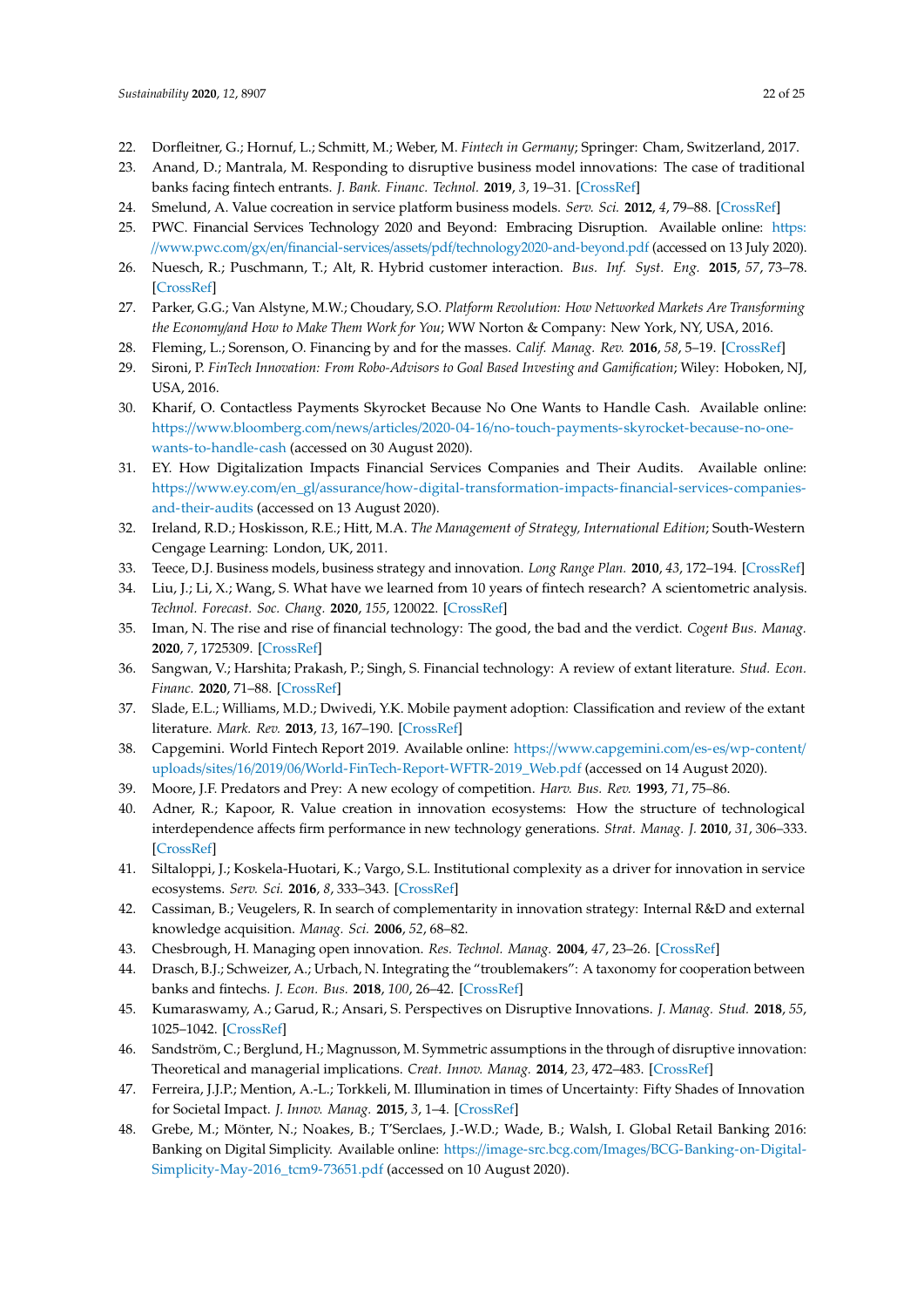- 49. Gulamhuseinwala, I.; Bull, T.; Lewis, S. FinTech is gaining traction and young, high-income users are the early adopters. *J. Financ. Perspect.* **2015**, *3*, 16–23.
- <span id="page-22-0"></span>50. Heap, T.; Pollari, I. FINTECH 100-Leading Global Fintech Innovators Report 2015. Available online: https://assets.kpmg/content/dam/kpmg/pdf/2015/12/[fintech-100-leading-innovators-2015.pdf](https://assets.kpmg/content/dam/kpmg/pdf/2015/12/fintech-100-leading-innovators-2015.pdf) (accessed on 10 July 2020).
- <span id="page-22-1"></span>51. Schueffel, P. Taming the beast: A scientific definition of Fintech. *J. Innov. Manag.* **2016**, *4*, 32–54. [\[CrossRef\]](http://dx.doi.org/10.24840/2183-0606_004.004_0004)
- <span id="page-22-2"></span>52. Deloitte. Disaggregating Fintech: Brighter Shades of Disruption 2016. Available online: https://[www2.](https://www2.deloitte.com/us/en/pages/financial-services/articles/disaggregating-the-impact-of-fintech.html) deloitte.com/us/en/pages/financial-services/articles/[disaggregating-the-impact-of-fintech.html](https://www2.deloitte.com/us/en/pages/financial-services/articles/disaggregating-the-impact-of-fintech.html) (accessed on 13 August 2020).
- <span id="page-22-3"></span>53. Anshari, M.; Almunawar, M.N.; Masri, M.; Hamdan, M. Digital marketplace and FinTech to support agriculture sustainability. *Energy Procedia* **2019**, *156*, 234–238. [\[CrossRef\]](http://dx.doi.org/10.1016/j.egypro.2018.11.134)
- 54. Ferdiana, A.M.K.; Darma, G.S. Understanding Fintech through Go-Pay. *Int. J. Innov. Sci. Res. Technol.* **2019**, *4*, 257–260.
- <span id="page-22-5"></span>55. Lai, K.P.; Samers, M. Towards an economic geography of FinTech. *Prog. Hum. Geogr.* **2020**, 0309132520938461. [\[CrossRef\]](http://dx.doi.org/10.1177/0309132520938461)
- <span id="page-22-4"></span>56. Wójcik, D. Geographies of Finance I: Exploring FinTech–maps and concepts. *Prog. Hum. Geogr.* **2020**. [\[CrossRef\]](http://dx.doi.org/10.1177/0309132520952865)
- <span id="page-22-6"></span>57. Kashyap, K.M.; Weber, G. How emerging technologies will change financial services. In *The FinTech Book: The Financial Technology Handbook for Investors, Entrepreneurs and Visionaries*; Chishti, S., Barberis, J., Eds.; Wiley: Hoboken, NJ, USA, 2016; pp. 226–228.
- <span id="page-22-7"></span>58. Clarysse, B.; Wright, M.; Bruneel, J.; Mahajan, A. Creating value in ecosystems: Crossing the chasm between knowledge and business ecosystems. *Res. Policy* **2014**, *43*, 1164–1176. [\[CrossRef\]](http://dx.doi.org/10.1016/j.respol.2014.04.014)
- <span id="page-22-8"></span>59. Kapoor, R.; Lee, J. Coordinating and competing in ecosystems: How organizational forms shape new technology investments. *Strat. Manag. J.* **2013**, *34*, 274–296. [\[CrossRef\]](http://dx.doi.org/10.1002/smj.2010)
- <span id="page-22-9"></span>60. Heidenreich, M. Innovation patterns and location of European low- and medium-technology industries. *Res. Policy* **2009**, *38*, 483–494. [\[CrossRef\]](http://dx.doi.org/10.1016/j.respol.2008.10.005)
- <span id="page-22-10"></span>61. Hervas-Oliver, J.; Ripoll-Sempere, F.; Moll, C.B. Does management innovation pay-off in SMEs? Empirical evidence for Spanish SMEs. *Small Bus. Econ.* **2016**, *47*, 507–533. [\[CrossRef\]](http://dx.doi.org/10.1007/s11187-016-9733-x)
- <span id="page-22-11"></span>62. Stinchcombe, A. Social structure and organizations. In *Handbook of Organizations*; March, J.G., Ed.; Rand McNally: Chicago, IL, USA, 1965.
- <span id="page-22-12"></span>63. Haddad, C.; Hornuf, L. The emergence of the global fintech market: Economic and technological determinants. *Small Bus. Econ.* **2019**, *53*, 81–105. [\[CrossRef\]](http://dx.doi.org/10.1007/s11187-018-9991-x)
- <span id="page-22-13"></span>64. OECD. Business Insights on Emerging Markets 2020. OECD Emerging Markets Network, OECD Development Centre, Paris. Available online: https://www.oecd.org/dev/[EMnet-Business-Insights-2020.pdf](https://www.oecd.org/dev/EMnet-Business-Insights-2020.pdf) (accessed on 19 August 2020).
- <span id="page-22-14"></span>65. The Banker. Top 1000 World Banks 2020. Available online: https://[www.thebanker.com](https://www.thebanker.com/Top-1000-World-Banks/Top-1000-World-Banks-2020-China-Press-Release-English)/Top-1000-World-Banks/[Top-1000-World-Banks-2020-China-Press-Release-English](https://www.thebanker.com/Top-1000-World-Banks/Top-1000-World-Banks-2020-China-Press-Release-English) (accessed on 30 August 2020).
- <span id="page-22-15"></span>66. The Wharton School, University of Pennsylvania. Fintech in China: What Lies Ahead. Available online: https://[knowledge.wharton.upenn.edu](https://knowledge.wharton.upenn.edu/article/fintech-china-lies-ahead/)/article/fintech-china-lies-ahead/ (accessed on 19 August 2020).
- <span id="page-22-16"></span>67. KPMG; Pollari, I.; Ruddenklau, A. 2019 Fintech 100: Leading Global Fintech Innovators. Available online: https://home.kpmg/xx/en/home/insights/2019/11/[2019-fintech100-leading-global-fintech-innovators](https://home.kpmg/xx/en/home/insights/2019/11/2019-fintech100-leading-global-fintech-innovators-fs.html)[fs.html](https://home.kpmg/xx/en/home/insights/2019/11/2019-fintech100-leading-global-fintech-innovators-fs.html) (accessed on 10 August 2020).
- <span id="page-22-17"></span>68. Bloomberg News; Anstey, C.; Chen, L.; Xie, H. China's Digital Currency Could Challenge Bitcoin and Even the Dollar. Available online: https://[www.bloomberg.com](https://www.bloomberg.com/news/articles/2020-06-01/china-is-making-cryptocurrency-to-challenge-bitcoin-and-dollar)/news/articles/2020-06-01/china-is-making[cryptocurrency-to-challenge-bitcoin-and-dollar](https://www.bloomberg.com/news/articles/2020-06-01/china-is-making-cryptocurrency-to-challenge-bitcoin-and-dollar) (accessed on 6 August 2020).
- <span id="page-22-18"></span>69. Taylor, F.W. *Scientific Management*; Routledge: New York, NY, USA, 2004; (Reprinted from Harper & Brothers Publishers, 1947).
- <span id="page-22-19"></span>70. Tsui, A.S.; Schoonhoven, C.B.; Meyer, M.W.; Lau, C.M.; Milkovich, G.T. Organization and management in the midst of societal transformation: The People's Republic of China. *Organ. Sci.* **2004**, *15*, 133–145. [\[CrossRef\]](http://dx.doi.org/10.1287/orsc.1040.0063)
- <span id="page-22-20"></span>71. Bluhm, D.; Harman, W.; Lee, T.W.; Mitchell, T.R. Qualitative research in management: A decade of progress. *J. Manag. Stud.* **2011**, *48*, 1866–1891. [\[CrossRef\]](http://dx.doi.org/10.1111/j.1467-6486.2010.00972.x)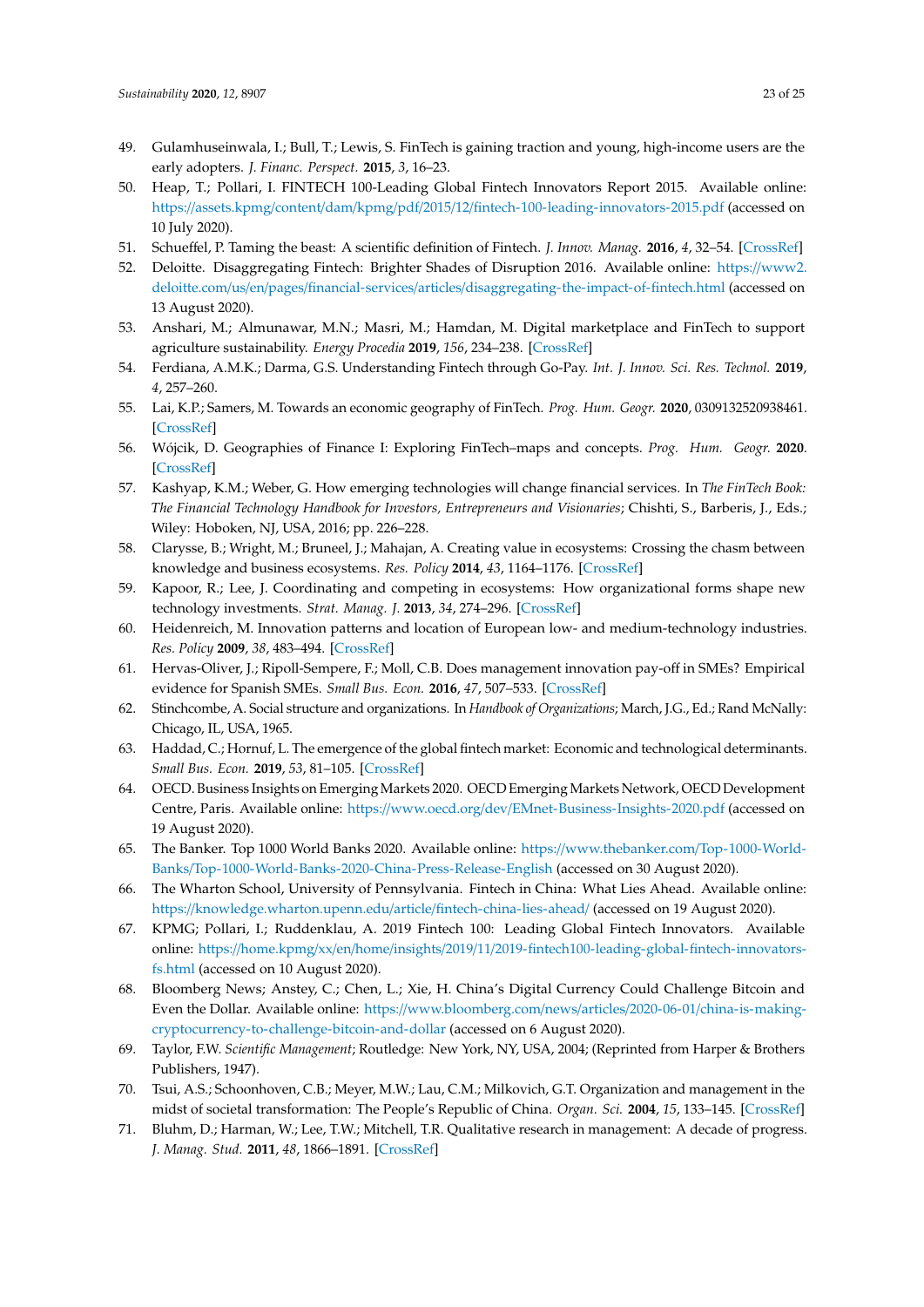- <span id="page-23-0"></span>72. Independent; Jiang, S. China's Tencent Has Become More Valuable than Facebook. Available online: https://www.independent.co.uk/news/business/news/[tencent-facebook-china-value-greater-social-media](https://www.independent.co.uk/news/business/news/tencent-facebook-china-value-greater-social-media-rivals-asia-us-europe-a8066721.html)[rivals-asia-us-europe-a8066721.html](https://www.independent.co.uk/news/business/news/tencent-facebook-china-value-greater-social-media-rivals-asia-us-europe-a8066721.html) (accessed on 17 July 2020).
- <span id="page-23-1"></span>73. Nikkei Asian Review. Alibaba's Ant Targets Largest-Ever \$30bn IPO: Report. 4 August 2020. Available online: https://asia.nikkei.com/Business/Companies/[Alibaba-s-Ant-targets-largest-ever-30bn-IPO-report](https://asia.nikkei.com/Business/Companies/Alibaba-s-Ant-targets-largest-ever-30bn-IPO-report) (accessed on 5 September 2020).
- <span id="page-23-2"></span>74. Yin, R.K. Validity and generalization in future case study evaluations. *Evaluation* **2013**, *19*, 321–332. [\[CrossRef\]](http://dx.doi.org/10.1177/1356389013497081)
- <span id="page-23-3"></span>75. Tsui, A.S.; Zhang, Y.; Chen, X.-P. *Leadership of Chinese Private Enterprises: Insights and Interviews*; Palgrave MacMillan: London, UK, 2017.
- <span id="page-23-4"></span>76. Fortune. A Jack Ma Company is Poised to Break the Record for Biggest IPO—Again. 21 August 2020. Available online: https://fortune.com/2020/08/21/[jack-ma-alibaba-ant-ipo-biggest-ever](https://fortune.com/2020/08/21/jack-ma-alibaba-ant-ipo-biggest-ever/)/ (accessed on 5 September 2020).
- <span id="page-23-5"></span>77. Anwar, S.T. Alibaba: Entrepreneurial growth and global expansion in 2B/B2C markets. *J. Int. Entrep.* **2017**, *15*, 366–389. [\[CrossRef\]](http://dx.doi.org/10.1007/s10843-017-0207-2)
- <span id="page-23-6"></span>78. Choi, Y.; Sun, L. Reuse Intention of Third-Party Online Payments: A Focus on the Sustainable Factors of Alipay. *Sustainability* **2016**, *8*, 147. [\[CrossRef\]](http://dx.doi.org/10.3390/su8020147)
- <span id="page-23-7"></span>79. Irasia. Alibaba Group Holding 2020 FY Annual Report (Foreign). Available online: https://[doc.irasia.com](https://doc.irasia.com/listco/hk/alibabagroup/annual/2020/ar2020.pdf)/ listco/hk/[alibabagroup](https://doc.irasia.com/listco/hk/alibabagroup/annual/2020/ar2020.pdf)/annual/2020/ar2020.pdf (accessed on 26 July 2020).
- <span id="page-23-8"></span>80. The Wall Street Journal; Xin, S.Y. Jack Ma's Fintech Giant Ant to Drop 'Financial' from Its Name. Available online: https://www.wsj.com/articles/[jack-mas-fintech-giant-ant-to-drop-financial-from-its-name-](https://www.wsj.com/articles/jack-mas-fintech-giant-ant-to-drop-financial-from-its-name-11592822997)[11592822997](https://www.wsj.com/articles/jack-mas-fintech-giant-ant-to-drop-financial-from-its-name-11592822997) (accessed on 3 July 2020).
- <span id="page-23-9"></span>81. Ant Financial. Available online: https://[www.antfin.com](https://www.antfin.com/family.htm)/family.htm (accessed on 3 July 2020).
- <span id="page-23-10"></span>82. Alipay. Available online: https://[global.alipay.com](https://global.alipay.com/index.htm)/index.htm (accessed on 3 July 2020).
- <span id="page-23-11"></span>83. China Banking News. Ant Financial Rebrands Itself as "Ant Technology". Available online: http://[www.](http://www.chinabankingnews.com/2020/06/26/ant-financial-rebrands-itself-as-ant-technology/) chinabankingnews.com/2020/06/26/[ant-financial-rebrands-itself-as-ant-technology](http://www.chinabankingnews.com/2020/06/26/ant-financial-rebrands-itself-as-ant-technology/)/ (accessed on 3 July 2020).
- <span id="page-23-12"></span>84. Fool; Sun, L. Does Tencent's E-Commerce Move Spell Trouble for JD.com? Available online: [https:](https://www.fool.com/investing/2020/07/17/does-tencent-e-commerce-move-spell-trouble-jd-com.aspx)// www.fool.com/investing/2020/07/17/[does-tencent-e-commerce-move-spell-trouble-jd-com.aspx](https://www.fool.com/investing/2020/07/17/does-tencent-e-commerce-move-spell-trouble-jd-com.aspx) (accessed on 19 July 2020).
- <span id="page-23-13"></span>85. Tencent. Available online: https://www.tencent.com/en-us/[about.html#about-con-3](https://www.tencent.com/en-us/about.html#about-con-3) (accessed on 19 July 2020).
- <span id="page-23-14"></span>86. Heap, T.; Pollari, I. FINTECH 100: Leading Global Fintech Innovators Report 2019. Available online: https://h2.vc/wp-content/uploads/2020/02/[2019Fintech100.pdf](https://h2.vc/wp-content/uploads/2020/02/2019Fintech100.pdf) (accessed on 10 August 2020).
- <span id="page-23-15"></span>87. Financial Times; Sender, H. China's new digital currency takes aim to Alibaba and Tencent. Available online: https://www.ft.com/content/[fec06de9-ac43-4ab8-81f3-577638bd3c16](https://www.ft.com/content/fec06de9-ac43-4ab8-81f3-577638bd3c16) (accessed on 6 August 2020).
- <span id="page-23-16"></span>88. Gan, X.; Lan, Y. Long tail theory and internet finance: A case study of Yu'E Bao. In Proceedings of the International Conference on Management and Engineering (CEM), Shanghai, China, 24–25 May 2014.
- <span id="page-23-17"></span>89. Zhou, W.; Tsiga, Z.; Li, B.; Zheng, S.; Jiang, S. What influence users' e-finance continuance intention? The moderating role of trust. *Ind. Manag. Data Syst.* **2018**, *118*, 1647–1670. [\[CrossRef\]](http://dx.doi.org/10.1108/IMDS-12-2017-0602)
- <span id="page-23-18"></span>90. Chong, G.P.L. Cashless China: Securitization of everyday life through Alipay's social credit system- Sesame Credit. *Chin. J. Commun.* **2019**, *12*, 290–307. [\[CrossRef\]](http://dx.doi.org/10.1080/17544750.2019.1583261)
- <span id="page-23-19"></span>91. Brackert, T.; Chen, C.; Colado, J.; Desmangle, L.; Dupas, M.; Roussel, P.; Sachse, H.; Stewart, S.; Wegner, M. Global Retail Banking 2019: The Race for Relevance and Scale. Available online: https://[image-src.bcg.com](https://image-src.bcg.com/Images/BCG-The-Race-for-Relevance-and-Scale-Oct-2019_tcm9-232288.pdf)/ Images/[BCG-The-Race-for-Relevance-and-Scale-Oct-2019\\_tcm9-232288.pdf](https://image-src.bcg.com/Images/BCG-The-Race-for-Relevance-and-Scale-Oct-2019_tcm9-232288.pdf) (accessed on 14 August 2020).
- <span id="page-23-20"></span>92. Zhao, Y.; Li, D.; Pan, L. Cooperation or Competition: An Evolutionary Game Study between Commercial Banks and Big Data-Based E-Commerce Financial Institutions in China. *Discret. Dyn. Nat. Soc.* **2015**, *2015*, 890972. [\[CrossRef\]](http://dx.doi.org/10.1155/2015/890972)
- <span id="page-23-21"></span>93. Banerjee, T.; Murray, J. Class dominance or fracturing? Sources of broad interest in lobbying by Fortune 500 companies. *Sociol. Perspect.*. in press.
- <span id="page-23-22"></span>94. Techinasia; Sheji, H. Why There's Nothing Really Super about Super Apps. Available online: [https:](https://www.techinasia.com/superapps-not-super) //www.techinasia.com/[superapps-not-super](https://www.techinasia.com/superapps-not-super) (accessed on 10 September 2020).
- <span id="page-23-23"></span>95. Infopulse. Introducing Super App: A New Approach to All-in-One Experience. Available online: https://medium.com/@infopulseglobal\_9037/[introducing-super-app-a-new-approach-to-all-in-one](https://medium.com/@infopulseglobal_9037/introducing-super-app-a-new-approach-to-all-in-one-experience-8a7894e8ddd4)[experience-8a7894e8ddd4](https://medium.com/@infopulseglobal_9037/introducing-super-app-a-new-approach-to-all-in-one-experience-8a7894e8ddd4) (accessed on 8 September 2020).